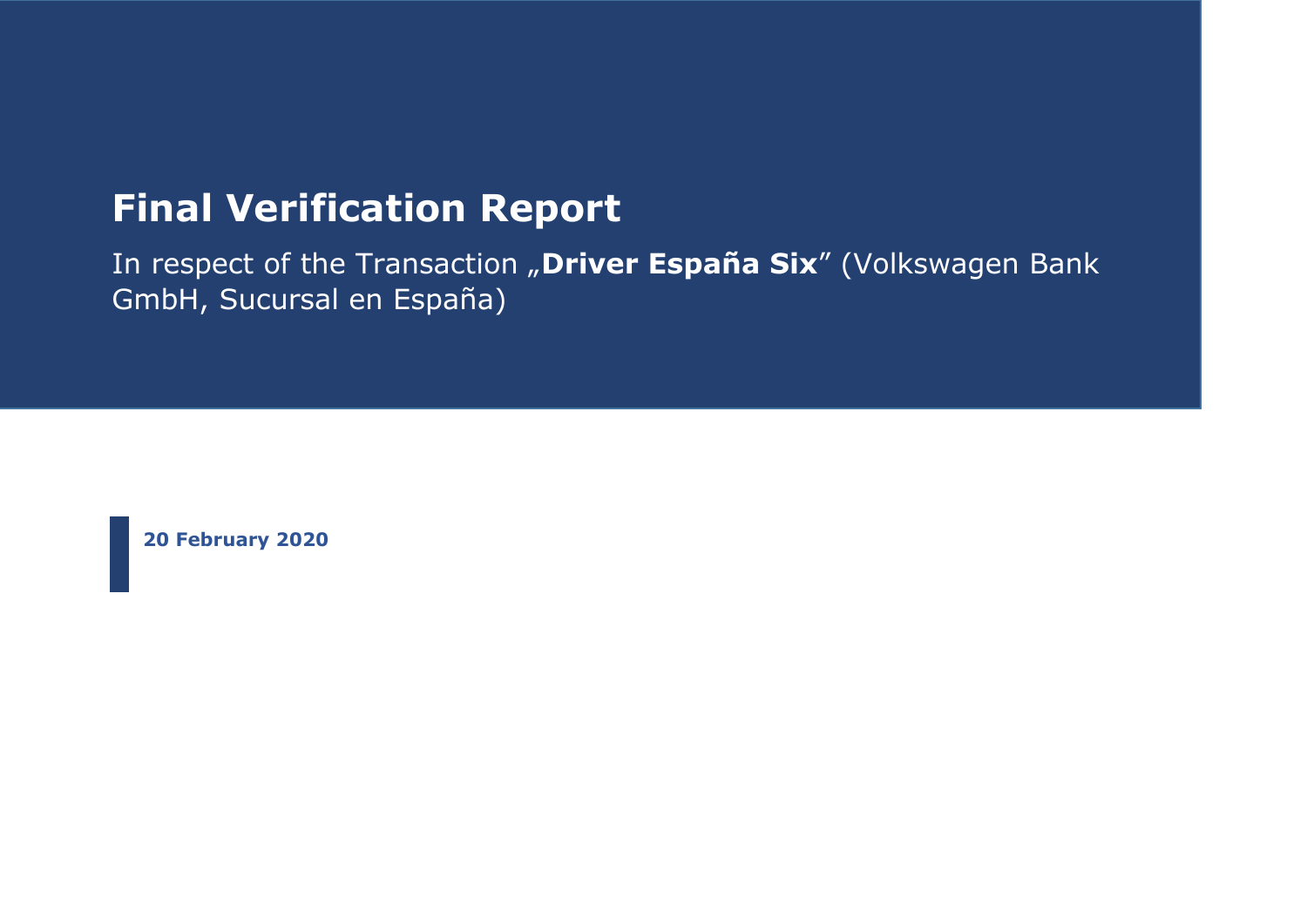

## **Authorization of SVI as third party**

STS Verification International GmbH ("SVI") has been authorized by the German Federal Financial Supervisory Authority (Bundesanstalt für Finanzdienstleistungsaufsicht "BaFin", as the competent authority pursuant to Art 29 of the Securitisation Regulation and § 44 German Banking Act) to act in all EU countries as third party pursuant to Art 28 of the Securitisation Regulation to verify compliance with the STS Criteria pursuant to Art 27 (2) of the Securitisation Regulation.

### **Mandating of SVI and verification steps**

On 19 June 2019, SVI has been mandated by the Originator (Volkswagen Bank GmbH, Sucursal en España) to verify compliance with the STS criteria pursuant to Article 28 of the Securitisation Regulation for the securitisation transaction "Driver España Six" (the "Transaction").

As part of our verification work, we have met with representatives of Volkswagen Bank GmbH ("VWB") and Volkswagen Financial Services AG ("VWFS") to conduct an onsite due diligence meeting ("Due Diligence") in Madrid on 23 July 2019. In addition, we have discussed selected aspects of the Transaction with VWB, VWFS and legal counsel and obtained additional information on the transaction structure, the underwriting and servicing procedures of VWB and the underlying transaction documentation.

For the purposes of our analysis, we have reviewed the following documents and other information related to the Transaction:

- Final Prospectus
- German Legal Opinion
- Spanish Legal Opinion
- Policy of Assignment of Loan Receivables
- Servicing Agreement
- Account Agreement
- Due Diligence Presentation by VWB/VWFS
- Investor Presentation by VWB/VWFS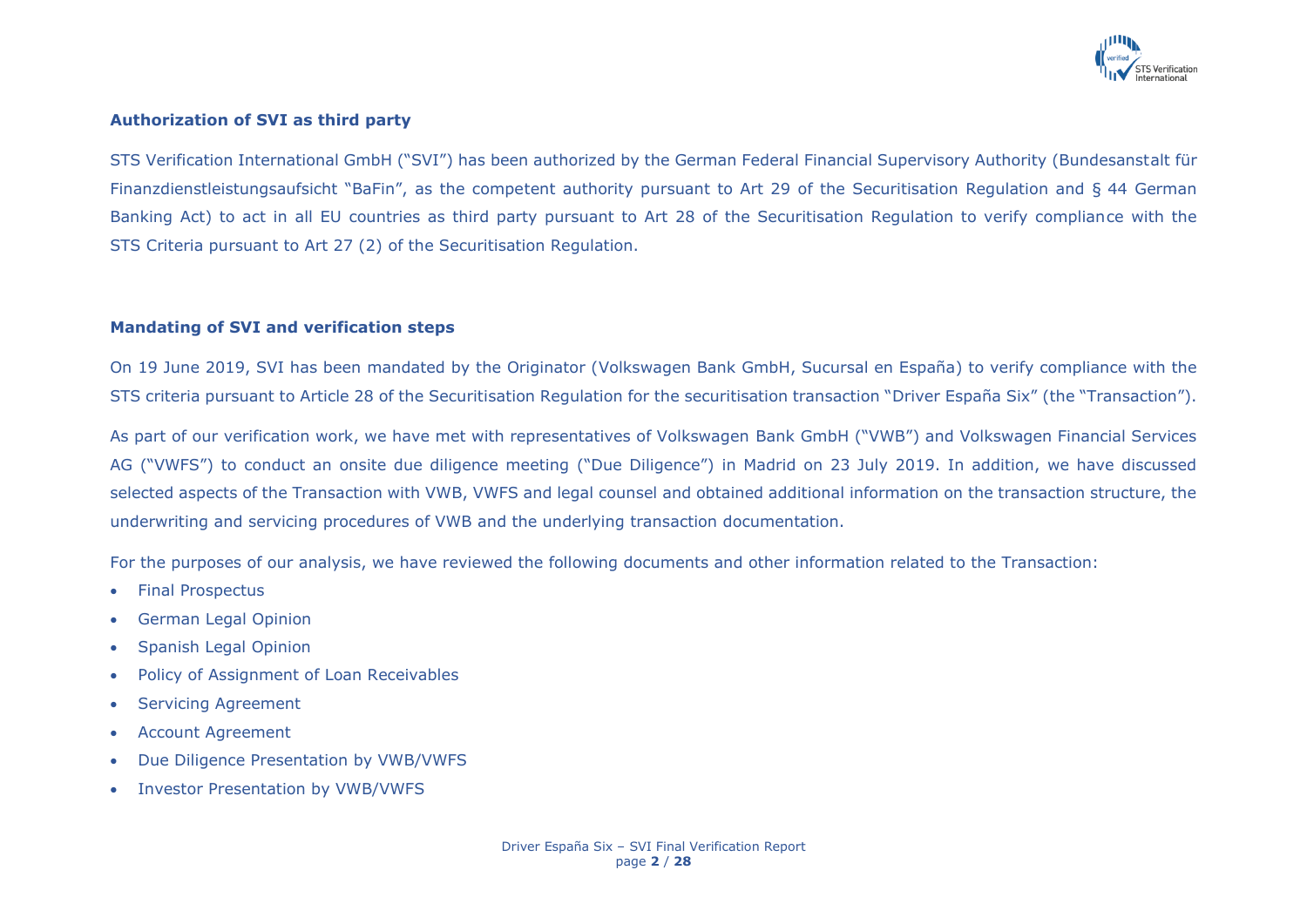

- Agreed-upon Procedures
- Latest version of the liability cash flow model
- Additional information received by e-mail, such as confirmations, comments, etc.

## **Verification Methodology**

The fulfilment of each verification point in this Final Verification Report provided to the Originator is evaluated on the basis of three fulfilment values (traffic light status):

| Criterion is fully met                                                         |  |
|--------------------------------------------------------------------------------|--|
| Criterion is mostly met, but with comments or requests for missing information |  |
| Criterion not (yet) met on the basis of available information                  |  |

The verification process is based on the SVI verification manual ("Verification Manual"), defined terms of the Verification Manual shall also apply to this report. It describes the verification process and the individual inspections in detail. The Verification Manual is applicable to all parties involved in the verification process and its application ensures an objective and uniform verification of transactions to be verified. Based on the Verification Manual, SVI has derived the Transaction Verification Catalogue for this Transaction as described under Verification Method in this report. For a full description of the methodology used by SVI for the Verification can be found in the Verification Manual on our website: ww.svi-gmbh.com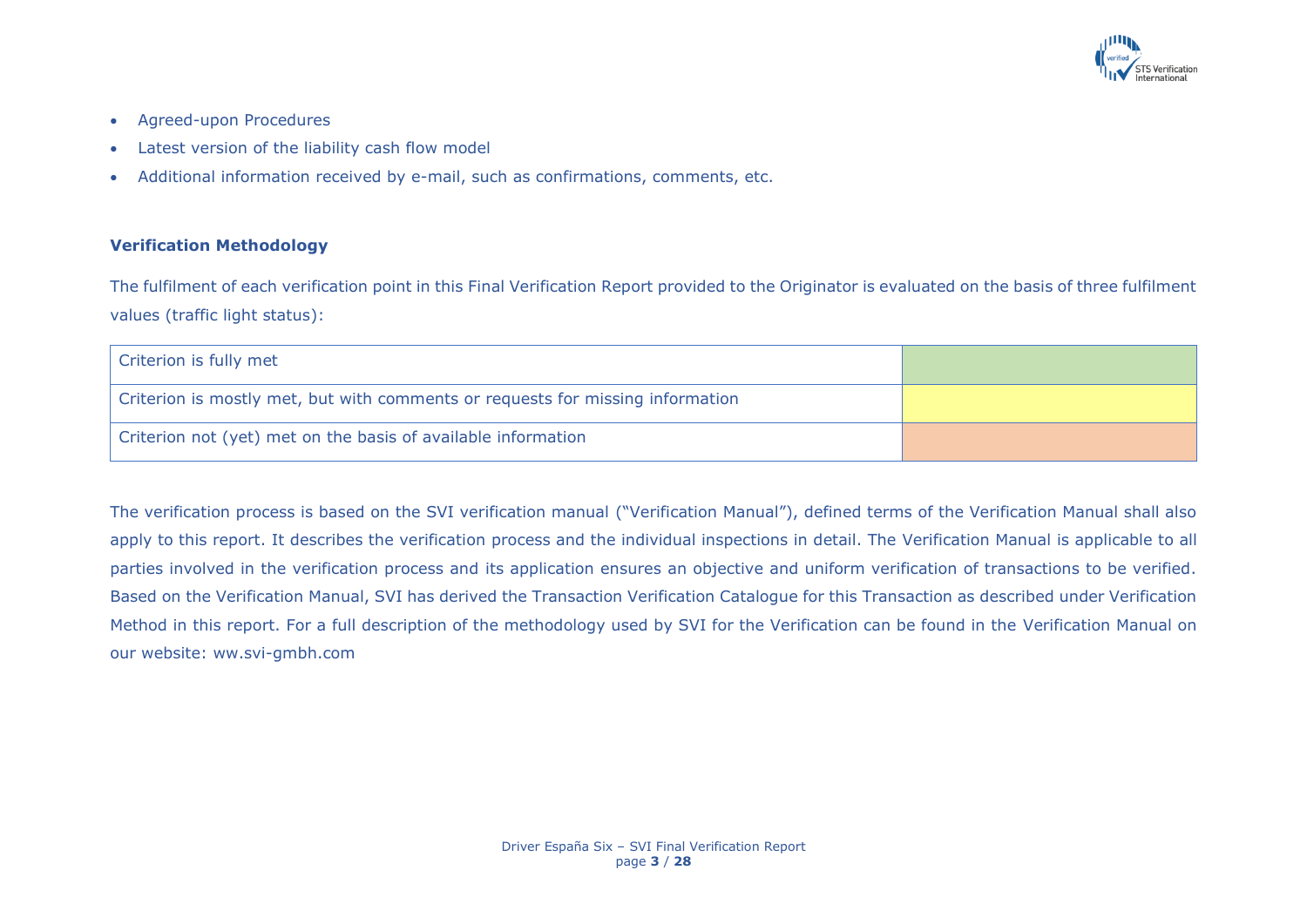

## **Disclaimer of SVI**

SVI grants a registered verification label "verified – STS VERIFICATION INTERNATIONAL" if a securitisation complies with the requirements for simple, transparent and standardised securitisation as set out in Articles 19 to 22 of the Securitisation Regulation ("STS Requirements"). The aim of the Securitisation Regulation is to restart high-quality securitisation markets, and the intention of implementing a framework for simple, transparent and standardised transactions with corresponding STS criteria shall contribute to this. However, it should be noted that the SVI verification does not affect the liability of an originator or special purpose vehicle in respect of their legal obligations under the Securitisation Regulation. Furthermore, the use of verification services from SVI shall not affect the obligations imposed on institutional investors as set out in Article 5 of the Securitisation Regulation. Notwithstanding confirmation by SVI which verifies compliance of a securitisation with the STS Requirements, such verification by SVI does not ensure the compliance of a securitisation with the general requirements of the Securitisation Regulation.

SVI has carried out no other investigations or surveys in respect of the issuer or the notes concerned other than as set out in this Final Verification Report and disclaims any responsibility for monitoring the issuer's continuing compliance with these standards or any other aspect of the issuer's activities or operations. Furthermore, SVI has not provided any form of advisory, audit or equivalent service to the Originator, Issuer or Sponsor.

Investors should therefore not evaluate their investment in notes on the basis of this Final Verification Report.

SVI assumes due performance of the contractual obligation thereunder by each of the parties and the representations made and warranties given in each case by any persons to SVI or in any of the documents are true, not misleading and complete.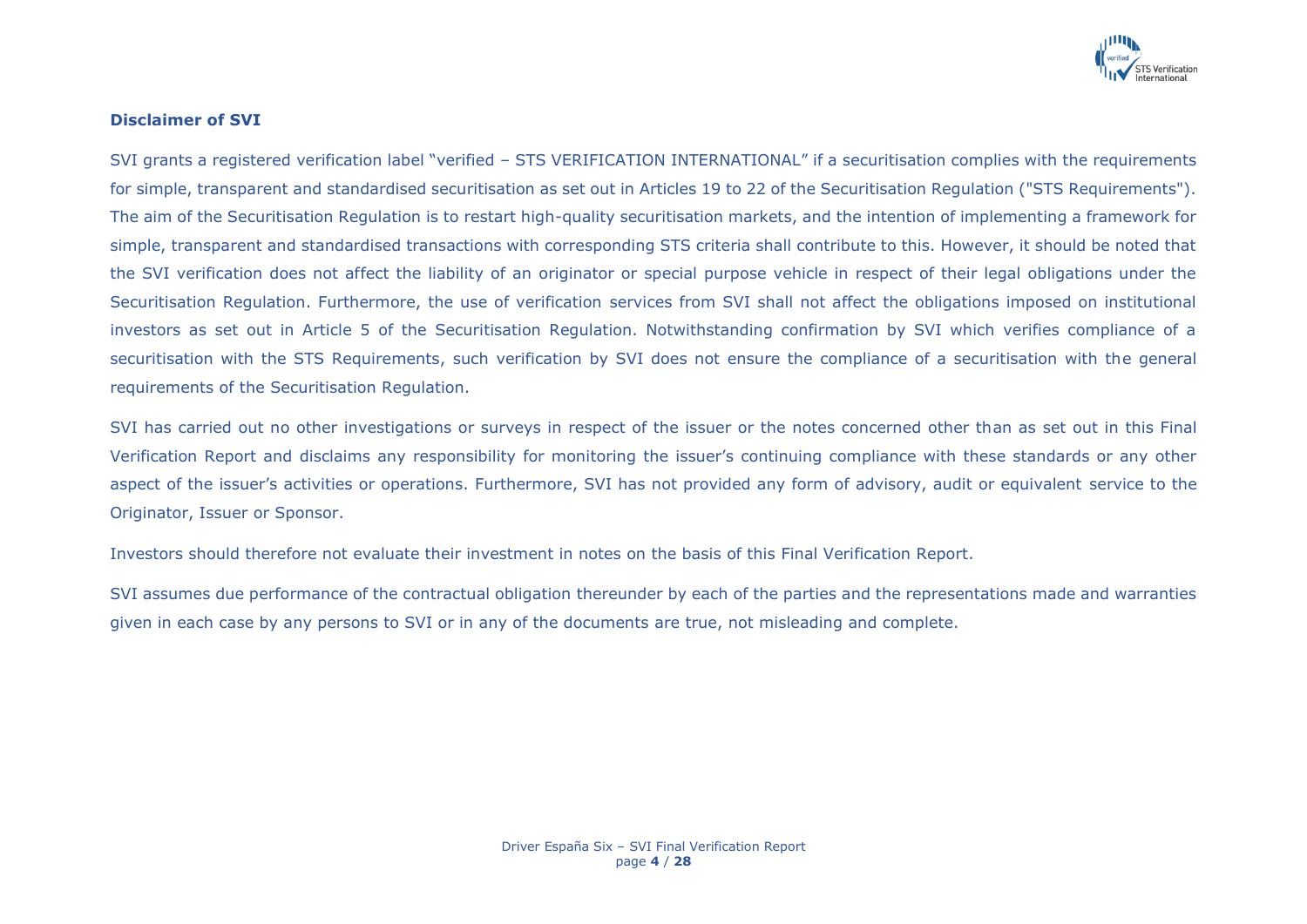

## **LIST OF ABBREVIATIONS/DEFINITIONS**

Note: For any other term used in this Final Verification Report in capital spelling, please refer to the defined terms in the section "Transaction Definitions" in the Final Prospectus.

| AuP                              | Agreed-upon Procedures                                                                                                                                                                                                                                                                                                                                                |
|----------------------------------|-----------------------------------------------------------------------------------------------------------------------------------------------------------------------------------------------------------------------------------------------------------------------------------------------------------------------------------------------------------------------|
| <b>BaFin</b>                     | Bundesanstalt für Finanzdienstleistungsaufsicht (German Federal Financial Supervisory Authority)                                                                                                                                                                                                                                                                      |
| CF-Model                         | Cash Flow-Model                                                                                                                                                                                                                                                                                                                                                       |
| CRA3                             | <b>Credit Rating Agencies Regulation</b>                                                                                                                                                                                                                                                                                                                              |
| <b>EBA</b>                       | <b>European Banking Authority</b>                                                                                                                                                                                                                                                                                                                                     |
| <b>EBA Guidelines</b>            | Final Report on Guidelines on the STS criteria for non-ABCP securitisation, as published by EBA on 12 December 2018                                                                                                                                                                                                                                                   |
| <b>Final Prospectus</b>          | Final Prospectus dated 24 February 2020                                                                                                                                                                                                                                                                                                                               |
| <b>Final Verification Report</b> | Final Verification Report prepared by SVI in respect of the Transaction                                                                                                                                                                                                                                                                                               |
| <b>GLO</b>                       | German Legal Opinion                                                                                                                                                                                                                                                                                                                                                  |
| <b>IRR</b>                       | <b>Internal Rate of Return</b>                                                                                                                                                                                                                                                                                                                                        |
| <b>Issuer</b>                    | Driver España Six                                                                                                                                                                                                                                                                                                                                                     |
| <b>MAR</b>                       | Regulation (EU) 596/2014 of the European Parliament and of the Council of 16 April 2014 on market abuse (Market Abuse<br>Regulation)                                                                                                                                                                                                                                  |
| Originator                       | Volkswagen Bank GmbH, Sucursal en España                                                                                                                                                                                                                                                                                                                              |
| <b>PALR</b>                      | Policy of Assignment of Loan Receivables                                                                                                                                                                                                                                                                                                                              |
| <b>Securitisation Requlation</b> | Regulation (EU) 2017/2402 of the European Parliament and of the Council of 12 December 2017 laying down a general framework<br>for securitisation and creating a specific framework for simple, transparent and standardised securitisation, and amending<br>Directives 2009/65/EC, 2009/138/EC and 2011/61/EU and Regulations (EC) No 1060/2009 and (EU) No 648/2012 |
| Seller                           | Volkswagen Bank GmbH, Sucursal en España                                                                                                                                                                                                                                                                                                                              |
| Servicer                         | Volkswagen Bank GmbH, Sucursal en España                                                                                                                                                                                                                                                                                                                              |
| <b>SLO</b>                       | Spanish Legal Opinion                                                                                                                                                                                                                                                                                                                                                 |
| <b>SPV</b>                       | Special Purpose Vehicle or Issuer                                                                                                                                                                                                                                                                                                                                     |
| Transaction                      | The securitisation of auto loan receivables involving Driver España Six as Issuer                                                                                                                                                                                                                                                                                     |
| Driver España Six                | Driver España Six, Fondo De Titulizacion                                                                                                                                                                                                                                                                                                                              |
| <b>VWFS</b>                      | <b>Volkswagen Financial Services AG</b>                                                                                                                                                                                                                                                                                                                               |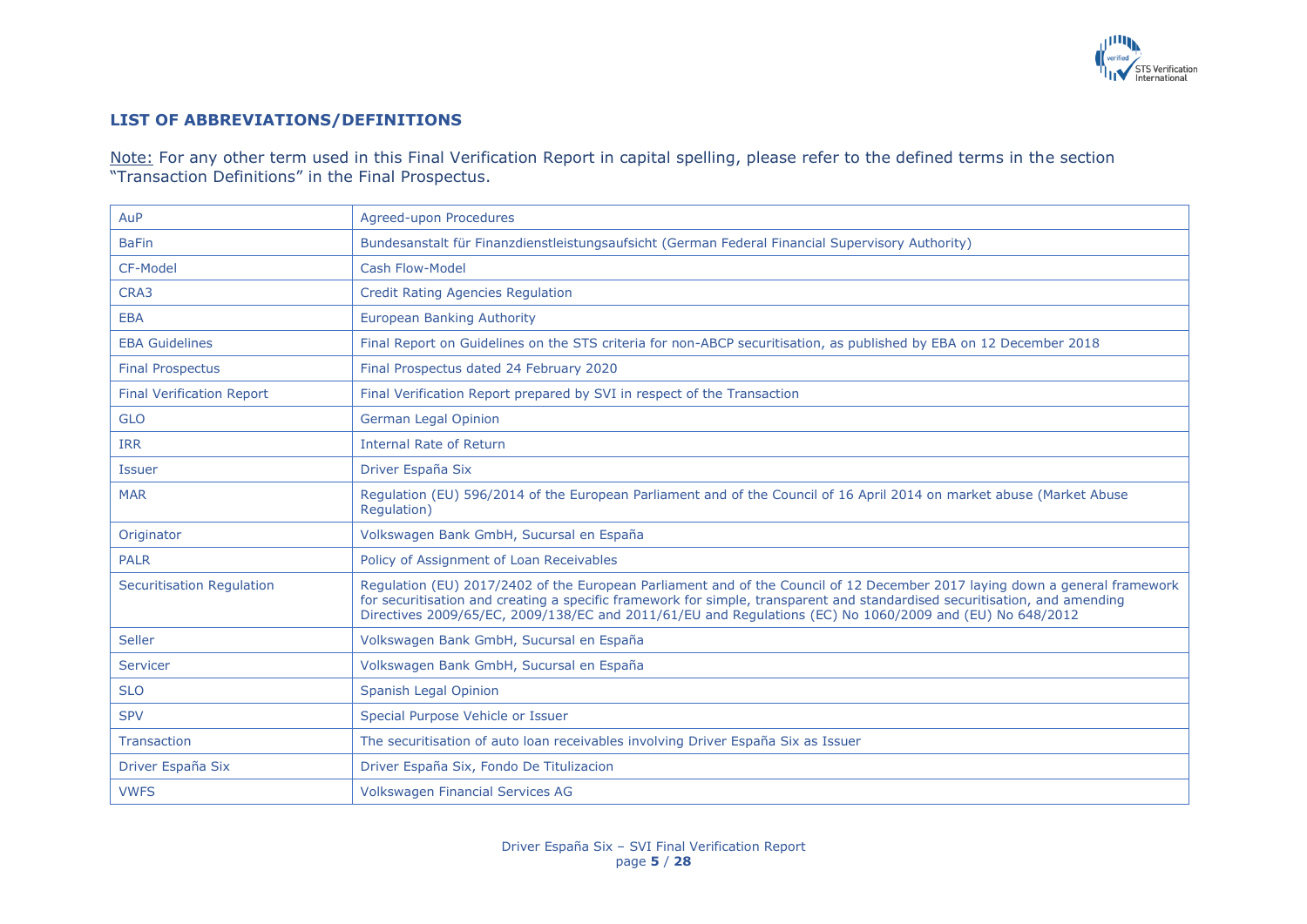

| <b>VWB</b> | ' Volkswagen Bank GmbH |
|------------|------------------------|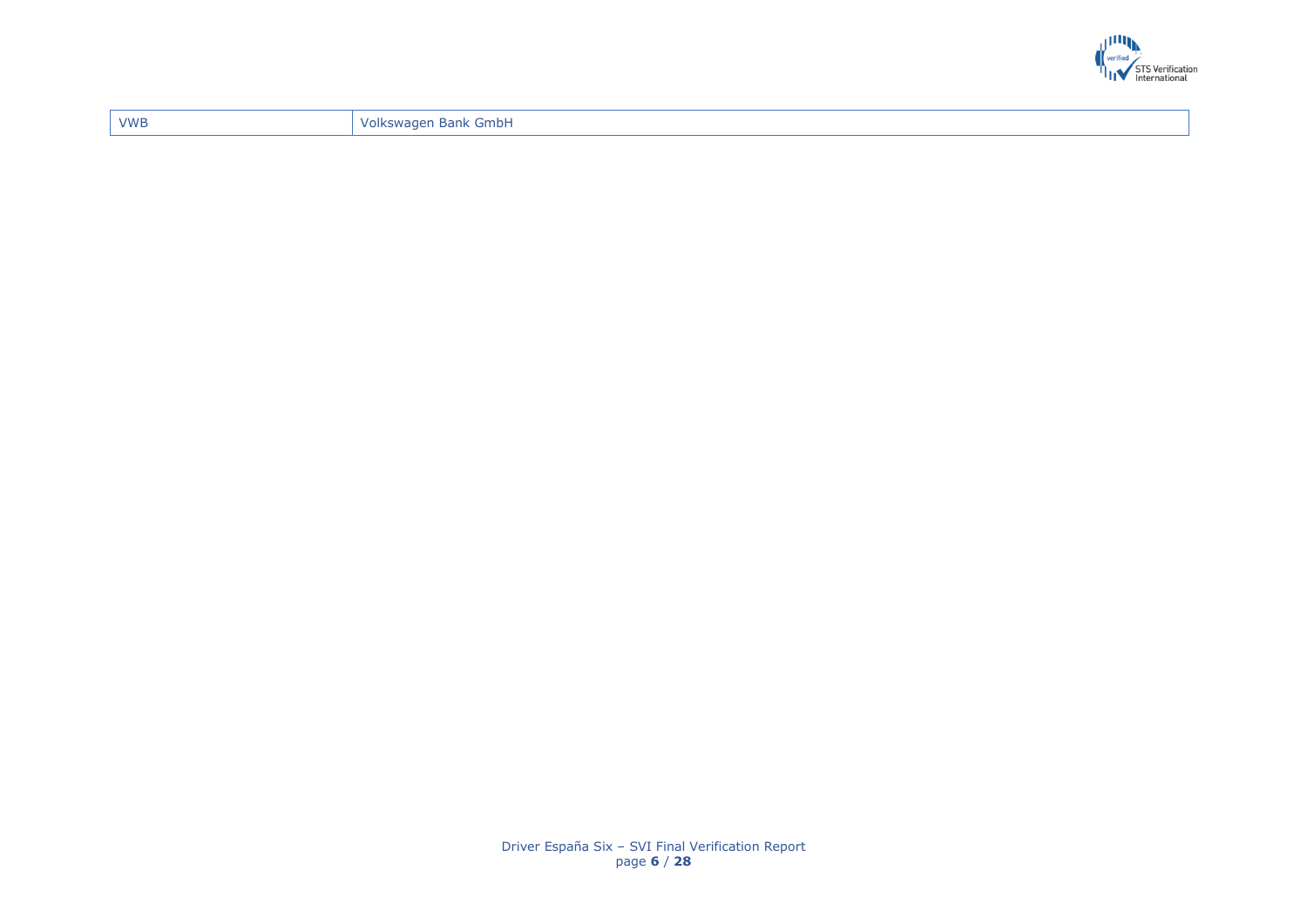

| #            | <b>Criterion Article 20 (1)</b>                                                                                | <b>Verification Report</b>                                                                                                                                                                                                                                                                                                                                                                                                                                                                                                                                                                                                                                                                                                                                                                                                                                         |
|--------------|----------------------------------------------------------------------------------------------------------------|--------------------------------------------------------------------------------------------------------------------------------------------------------------------------------------------------------------------------------------------------------------------------------------------------------------------------------------------------------------------------------------------------------------------------------------------------------------------------------------------------------------------------------------------------------------------------------------------------------------------------------------------------------------------------------------------------------------------------------------------------------------------------------------------------------------------------------------------------------------------|
| $\mathbf{1}$ | Assignment or transfer of                                                                                      | Verification Method: Legal (Legal opinion) / Due Diligence (Prospectus)                                                                                                                                                                                                                                                                                                                                                                                                                                                                                                                                                                                                                                                                                                                                                                                            |
|              | ownership of the underlying<br>exposures takes place by means of<br>a true sale and is legally<br>enforceable. | The GLO confirms under German law the effective transfer of legal title to the Loan Receivables under the PALR as to be<br>recognised by German courts and allowing for segregation (Aussonderung) in any insolvency proceedings of the Seller (subject<br>to customary qualifications).                                                                                                                                                                                                                                                                                                                                                                                                                                                                                                                                                                           |
|              |                                                                                                                | The SLO confirms under Spanish law the valid assignment of the Loan Receivables to the Fund subject to payment in<br>accordance with the Policy of Assignment (and subject to requirements set out in Law 5/2015) and the assignment of<br>reservation of title rights ancillary to the Loan Receivables regarding the vehicles (subject to due registration and other<br>customary qualifications).                                                                                                                                                                                                                                                                                                                                                                                                                                                               |
|              |                                                                                                                | The GLO confirms under German law the effective transfer of legal title to the Loan Receivables as binding on the Seller, any<br>creditors of the Seller or an insolvency administrator in any insolvency proceedings of the Seller (subject to customary<br>qualifications).                                                                                                                                                                                                                                                                                                                                                                                                                                                                                                                                                                                      |
|              |                                                                                                                | The SLO confirms under Spanish law the legal, valid, binding and enforceable nature of the obligations of the Management<br>Company and the Seller under the agreements and that the assignment of the Loan Receivables to the Fund pursuant to the<br>PALR is valid, binding and enforceable vis-a-vis third parties (subject to registration requirements with regard to the transfer of<br>the reservation of title rights and other customary qualifications).                                                                                                                                                                                                                                                                                                                                                                                                 |
|              |                                                                                                                | The GLO confirms that there are no increased risks with regard to claw-back and re-characterisation. In addition, the SLO does<br>not address any such specific risks but states that in the event of insolvency of the Originator Spanish law recognises the<br>effectiveness over branches in Spain of credit entities authorised in other Member State of the recovery measures and<br>liquidation processes opened in such Member State and that Spanish courts are the only courts competent in order to apply to<br>a credit entity authorised in Spain (including its branches in other Member States) of any measures of reorganisation or<br>winding-up which is interpreted to mean that Spanish courts are not competent in relation to the liquidation processes of<br>branches of credit entities authorised in other Member states, i.e. the Seller. |
|              |                                                                                                                | The GLO and the SLO or any external or specific internal memo or confirmation do not cover the review of the Loan Contracts.<br>The PALR contains in Section 6.2 (a) representations and warranties by the Seller as of the Cut-Off Date and the Date of<br>Incorporation (which coincides with the date of assigning the Loan Receivables) and any Additional Cut-Off Date confirming that<br>the Loans constitute legally binding and enforceable obligations.                                                                                                                                                                                                                                                                                                                                                                                                   |

| $\#$   Criterion Article 20 (1) | <b>Verification Report</b>                                                                                                                             |
|---------------------------------|--------------------------------------------------------------------------------------------------------------------------------------------------------|
| Requirements for the external   | Verification Method: Legal (Legal opinion) / Due Diligence                                                                                             |
| legal opinion                   | The GLO and the SLO are provided by Hogan Lovells, a well-known internationally operating law firm with good expertise in the<br>securitisation field. |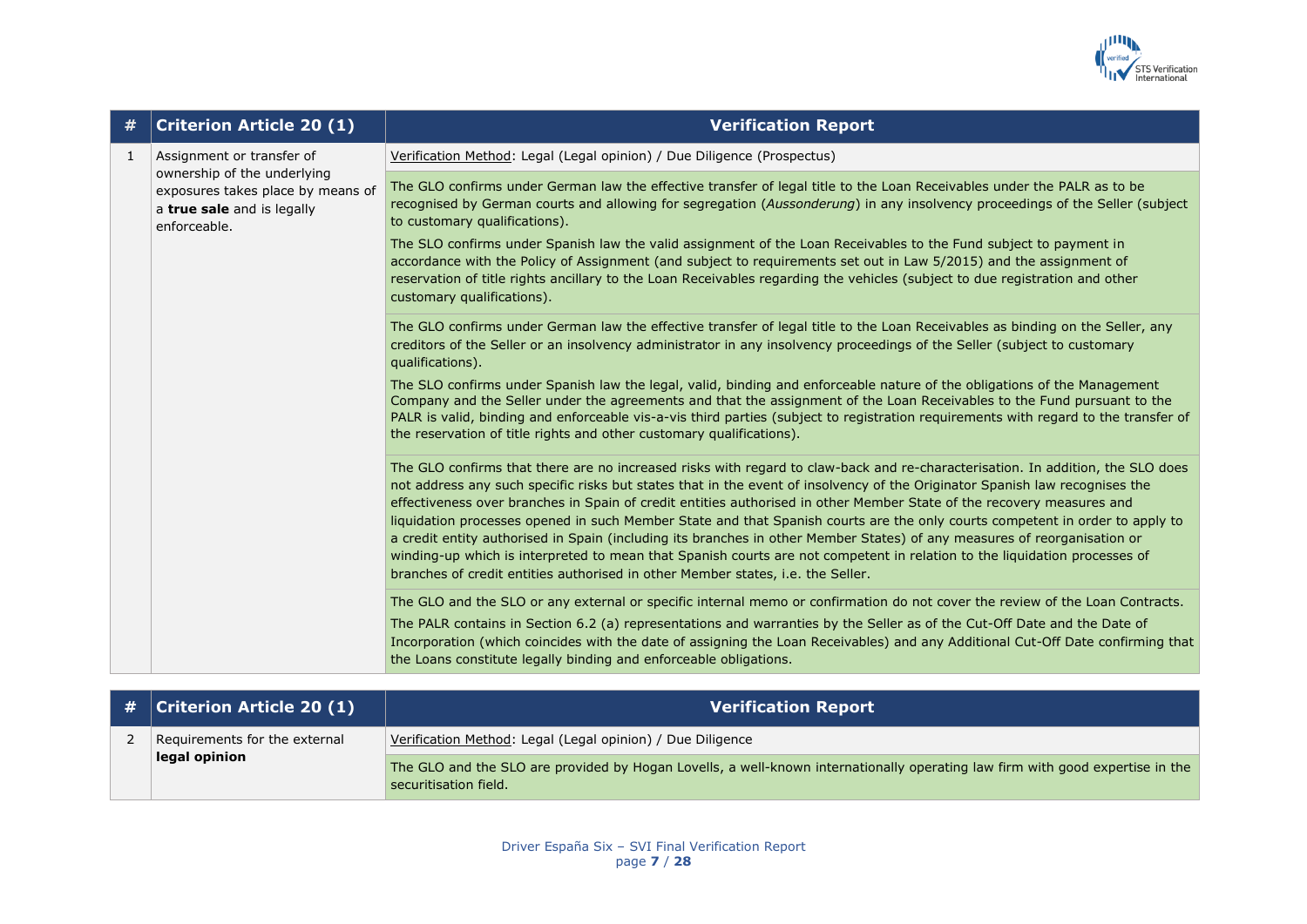

|  | Both, the GLO and the SLO are made available to SVI as third-party verification agent and to competent supervisory |
|--|--------------------------------------------------------------------------------------------------------------------|
|  | authorities.                                                                                                       |

| # | <b>Criterion Article 20 (2)</b>                                                                                                                                                           | <b>Verification Report</b>                                                                                                                                                                                                                                                                                                                                                                                                                                                                                                                                     |
|---|-------------------------------------------------------------------------------------------------------------------------------------------------------------------------------------------|----------------------------------------------------------------------------------------------------------------------------------------------------------------------------------------------------------------------------------------------------------------------------------------------------------------------------------------------------------------------------------------------------------------------------------------------------------------------------------------------------------------------------------------------------------------|
| 3 | Specification of increased claw-<br>back risks: Are there any severe<br>claw-back provisions in the<br>respective national insolvency law<br>which could render the transfer<br>voidable? | Verification Method: Legal (Legal opinion)                                                                                                                                                                                                                                                                                                                                                                                                                                                                                                                     |
|   |                                                                                                                                                                                           | As the Seller is a German bank acting through its Madrid Branch, it is assumed that any insolvency proceedings are governed<br>by German law. Therefore, other than as provided under German insolvency laws in case of fraudulent, unfair prejudicial or<br>improperly favourable transfers there are no such increased risks. Such laws are considered non-increased claw-back risks<br>under No. 4 of the Catalogue (Art. 20 (3) of the Securitisation Regulation). The Spanish Legal Opinion does not address<br>insolvency issues except in general term. |
|   |                                                                                                                                                                                           | Under German insolvency law in respect of a transfer within certain time periods prior to and after the filing of insolvency<br>proceedings the SPV must demonstrate that it had no knowledge of the seller's insolvency.                                                                                                                                                                                                                                                                                                                                      |
|   |                                                                                                                                                                                           | To mitigate against this, Section 6.1 (ii) of the PALR represents that neither on the Date of Incorporation (which coincides with<br>the date of assigning the Loan Receivables) nor at any time since it was incorporated it has been declared insolvent<br>(zahlungsunfähig), has been in negative equity (überschuldet) nor is any insolvency imminent (drohende Zahlungsunfähigkeit)<br>(all as defined under German insolvency laws). The Issuer may use this representation to prove its non-knowledge of the<br>Seller's insolvency.                    |

| # | <b>Criterion Article 20 (3)</b>                                                                                                                                                                                             | <b>Verification Report</b>                                                                                                        |
|---|-----------------------------------------------------------------------------------------------------------------------------------------------------------------------------------------------------------------------------|-----------------------------------------------------------------------------------------------------------------------------------|
| 4 | Specification of non-increased                                                                                                                                                                                              | Verification Method: Legal (Legal opinion)                                                                                        |
|   | claw-back risks: National<br>insolvency laws are harmless, as<br>they provide for the possibility of<br>reassignment in other unfair ways<br>in the event of fraud, damage to<br>creditors or favouring other<br>creditors. | Applicable German and Spanish insolvency laws are considered not to represent any severe claw-back risks (see above under<br>#3). |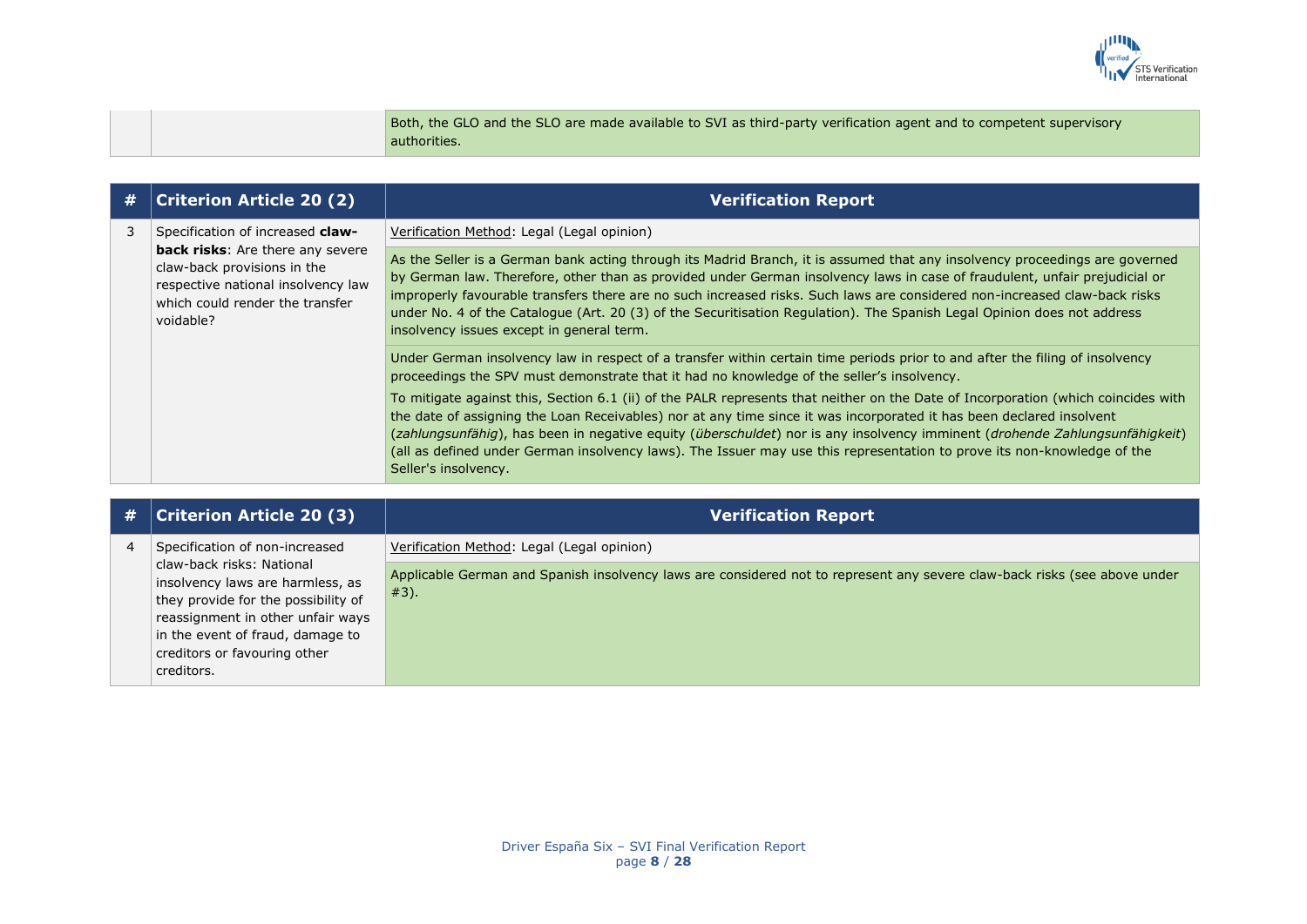

| # | <b>Criterion Article 20 (4)</b>                                                                                                                                       | <b>Verification Report</b>                                                                                                                                                                                                                                                                                                                                                                                                                                       |  |
|---|-----------------------------------------------------------------------------------------------------------------------------------------------------------------------|------------------------------------------------------------------------------------------------------------------------------------------------------------------------------------------------------------------------------------------------------------------------------------------------------------------------------------------------------------------------------------------------------------------------------------------------------------------|--|
| 5 | If the sale and transfer is not<br>taking place directly between the<br>seller and the SPV but<br>intermediate sales take place, is<br>the true sale still fulfilled? | Verification Method: Legal (Legal opinion, Receivable purchase agreement)                                                                                                                                                                                                                                                                                                                                                                                        |  |
|   |                                                                                                                                                                       | Under the transaction structure used by Driver España Six, the sale and transfer take place directly between the Seller (who is<br>the original lender) and the SPV / Fund acting as Issuer, i.e. without any intermediate sale taking place.                                                                                                                                                                                                                    |  |
|   |                                                                                                                                                                       |                                                                                                                                                                                                                                                                                                                                                                                                                                                                  |  |
| # | <b>Criterion Article 20 (5)</b>                                                                                                                                       | <b>Verification Report</b>                                                                                                                                                                                                                                                                                                                                                                                                                                       |  |
| 6 | If the transfer of receivables                                                                                                                                        | Verification Method: Legal (Legal opinion, Receivable purchase agreement)                                                                                                                                                                                                                                                                                                                                                                                        |  |
|   | takes place at a later stage, are<br>the trigger events in relation to the<br>seller's credit quality standing<br>sufficiently defined?                               | The transfer of the underlying exposures will occur on the closing date of the transaction (scheduled for 28 February 2020), i.e.<br>there will be no transfer of receivables at a later stage.                                                                                                                                                                                                                                                                  |  |
|   |                                                                                                                                                                       |                                                                                                                                                                                                                                                                                                                                                                                                                                                                  |  |
| # | <b>Criterion Article 20 (6)</b>                                                                                                                                       | <b>Verification Report</b>                                                                                                                                                                                                                                                                                                                                                                                                                                       |  |
| 7 | <b>Representations and</b>                                                                                                                                            | Verification Method: Legal (Receivable purchase agreement)                                                                                                                                                                                                                                                                                                                                                                                                       |  |
|   | warranties of the seller with<br>regard to the legal condition of the<br>underlying exposures                                                                         | The Seller (who is the original lender) warrants that the underlying Loan Receivables are legally valid and binding agreements,<br>see section "2. UNDERLYING ASSETS", subsection "2.2 Assets backing the issue", item (h) (ii)(1) of the Final Prospectus and<br>above under # 3. SVI has obtained confirmation from the Seller's inhouse legal counsel that the standard loan agreements in<br>use by the Seller do not contain any prohibition of assignment. |  |
|   |                                                                                                                                                                       |                                                                                                                                                                                                                                                                                                                                                                                                                                                                  |  |
| # | <b>Criterion Article 20 (7)</b>                                                                                                                                       | <b>Verification Report</b>                                                                                                                                                                                                                                                                                                                                                                                                                                       |  |
| 8 | Clear selection criteria ('eligibility                                                                                                                                | Verification Method: Legal (Receivable purchase agreement)                                                                                                                                                                                                                                                                                                                                                                                                       |  |
|   | criteria') and no active portfolio<br>management (I / III)                                                                                                            | The underlying exposures transferred from the seller to the SPV / Trust are selected according to predetermined, clear and<br>documented eligibility criteria, see clause 6.2 of the PALR.                                                                                                                                                                                                                                                                       |  |
|   |                                                                                                                                                                       | The transaction is amortising and does not feature a revolving period and / or a term take-out.                                                                                                                                                                                                                                                                                                                                                                  |  |
|   |                                                                                                                                                                       | There are no exposures that will be transferred to the SPV / Trust after closing of the transaction.                                                                                                                                                                                                                                                                                                                                                             |  |
|   |                                                                                                                                                                       | As a result of the above, the criterion "no active portfolio management" is fulfilled.                                                                                                                                                                                                                                                                                                                                                                           |  |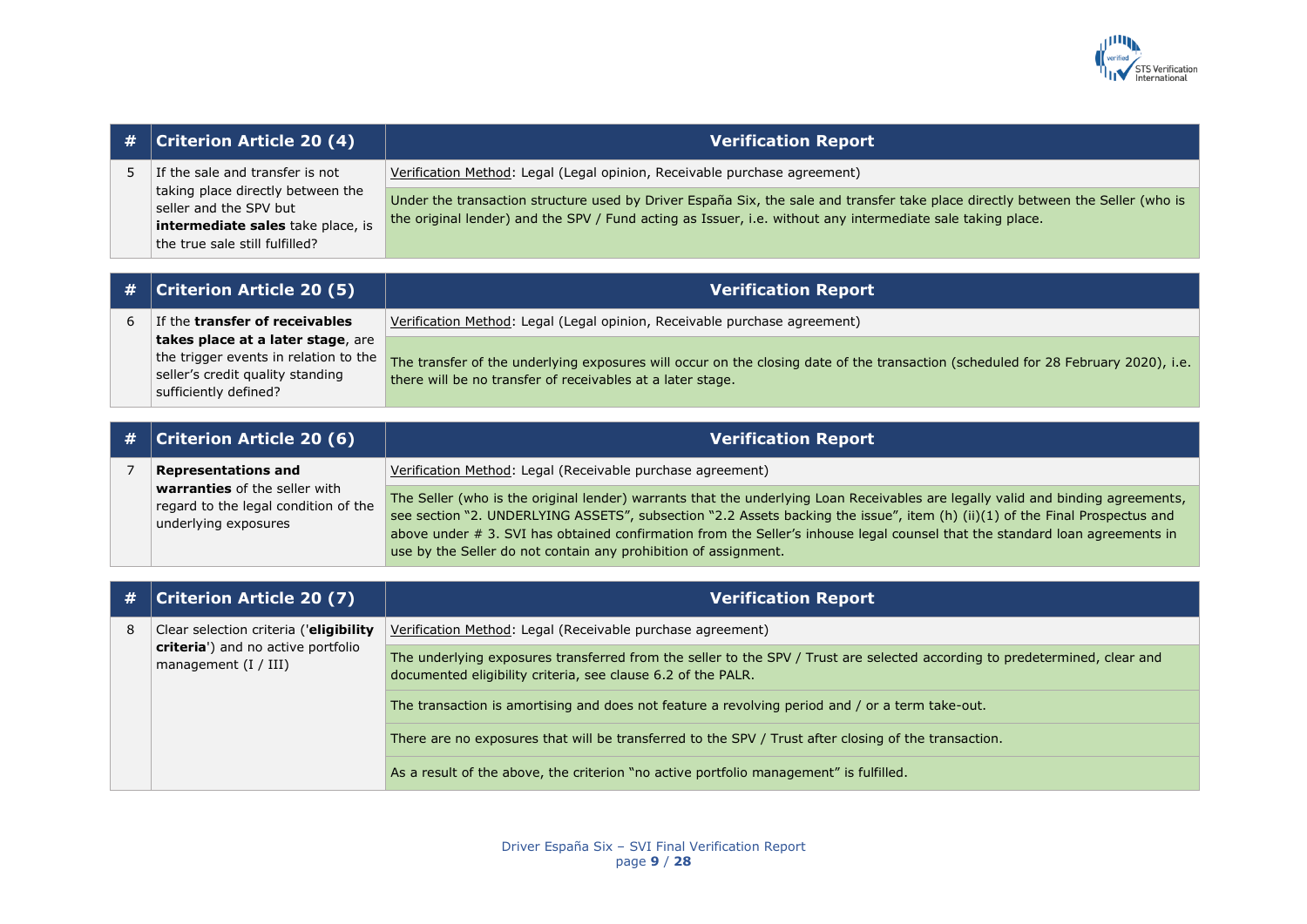

| # | <b>Criterion Article 20 (7)</b>                               | <b>Verification Report</b>                                                                                                                                                                                                                                                                                                                                                                                                                                                                                                                                  |
|---|---------------------------------------------------------------|-------------------------------------------------------------------------------------------------------------------------------------------------------------------------------------------------------------------------------------------------------------------------------------------------------------------------------------------------------------------------------------------------------------------------------------------------------------------------------------------------------------------------------------------------------------|
| 9 | Clear selection criteria ('eligibility                        | Verification Method: Due Diligence                                                                                                                                                                                                                                                                                                                                                                                                                                                                                                                          |
|   | criteria') and no active portfolio<br>management $(II / III)$ | The underlying exposures in the provisional and the final pool are selected based on a well-established, random selection<br>process.                                                                                                                                                                                                                                                                                                                                                                                                                       |
|   |                                                               | In case any of the Loan Receivables does not confirm to the content of the representations and warranties as set out in clauses<br>6.1(b) and 6.2 of the PALR, the Seller undertakes to replace the Loan Receivable in question by another with similar financial<br>characteristics, as to the amount, remaining term, interest rate and characteristics of the Borrower, which is acceptable to the<br>Management Company and reported to the Rating Agencies, provided that it does not affect their rating of the Notes, see<br>clause 5.1 of the PALR. |
| # | <b>Criterion Article 20 (7)</b>                               | <b>Verification Report</b>                                                                                                                                                                                                                                                                                                                                                                                                                                                                                                                                  |

| 10 | Clear selection criteria ('eligibility<br>criteria') and no active portfolio<br>management (III / III) | Verification Method: Data (AuP Report)                                                                                                                                                                                                                                                                                        |
|----|--------------------------------------------------------------------------------------------------------|-------------------------------------------------------------------------------------------------------------------------------------------------------------------------------------------------------------------------------------------------------------------------------------------------------------------------------|
|    |                                                                                                        | The asset audit, whereby the audit company performs certain Agreed-upon Procedures with respect to the compliance of the<br>underlying exposures in a randomly selected sample, covers the key eligibility criteria specified for the Transaction. Please also<br>refer to #39 for a summary of the scope of the asset audit. |

| #  | <b>Criterion Article 20 (8)</b>                  | <b>Verification Report</b>                                                                                                                                                                                                                                                                                                                                                         |
|----|--------------------------------------------------|------------------------------------------------------------------------------------------------------------------------------------------------------------------------------------------------------------------------------------------------------------------------------------------------------------------------------------------------------------------------------------|
| 11 | Securitisation of a homogeneous                  | Verification Method: Legal (Transaction documents)                                                                                                                                                                                                                                                                                                                                 |
|    | portfolio in terms of asset classes<br>(I / III) | According to Art. 1 (a) (v) of the Commission Delegated Regulation (EU) 2019/1851 with regard to regulatory technical<br>standards on the homogeneity of the underlying exposures, the underlying exposures correspond to the asset type auto loans<br>and leases.                                                                                                                 |
|    |                                                  | The Seller has chosen the homogeneity factor according to Art. 2 (4.) (b) of the Commission Delegated Regulation (EU)<br>2019/1851 on homogeneity of the underlying exposures, i.e. jurisdiction, whereby the pool shall consist of underlying<br>exposures relating to Obligors with residence in one jurisdiction (Spain) only, see clauses 6.1 (b) (i) and 6.2 (h) of the PALR. |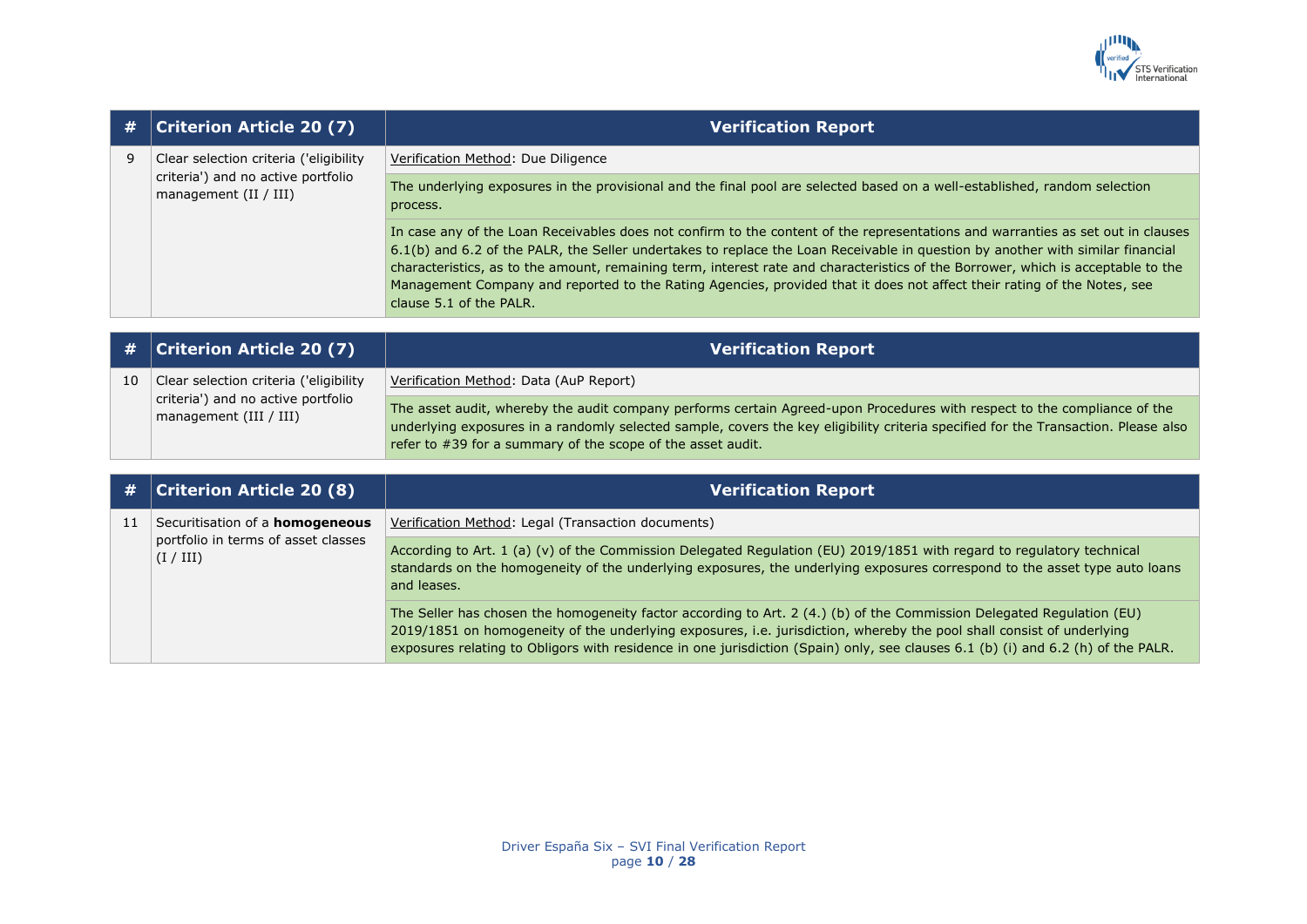

| #  | <b>Criterion Article 20 (8)</b>                   | <b>Verification Report</b>                                                                                                                                                                                                                                         |
|----|---------------------------------------------------|--------------------------------------------------------------------------------------------------------------------------------------------------------------------------------------------------------------------------------------------------------------------|
| 12 | Securitisation of a homogeneous                   | Verification Method: Due Diligence (Underwriting and Servicing Policy)                                                                                                                                                                                             |
|    | portfolio in terms of asset classes<br>(II / III) | The underlying exposures have been originated in accordance with consistent underwriting standards, as presented in the Due<br>Diligence Presentation and further described in #17. No distinction is made between securitised and non-securitised<br>receivables. |
|    |                                                   | The processes assure that only Obligors resident in Spain are originated according to the underwriting policy.                                                                                                                                                     |
|    |                                                   | The same applies to the servicing policy, with the underlying exposures being serviced using consistent standards and no<br>distinction being made between securitised and non-securitised receivables.                                                            |

|    | $\#$   Criterion Article 20 (8)                                                       | <b>Verification Report</b>                                                                                                                                                                                                                                                                                                                    |
|----|---------------------------------------------------------------------------------------|-----------------------------------------------------------------------------------------------------------------------------------------------------------------------------------------------------------------------------------------------------------------------------------------------------------------------------------------------|
| 13 | Securitisation of a homogeneous<br>portfolio in terms of asset classes<br>(III / III) | Verification Method: Data (AuP Report)                                                                                                                                                                                                                                                                                                        |
|    |                                                                                       | Additionally, the homogeneity factor "residence in Spain" is, as further described in #39, part of the Eligibility Criteria<br>Verification, (clauses 6.1 (b) (i) and 6.2 (h) of the PALR), whereby the Loan Receivables arise from Loans granted to individuals<br>resident in Spain or legal persons with their registered office in Spain. |

|    | $\#$   Criterion Article 20 (8)                                  | <b>Verification Report</b>                                                                                                                                                                                                                               |
|----|------------------------------------------------------------------|----------------------------------------------------------------------------------------------------------------------------------------------------------------------------------------------------------------------------------------------------------|
| 14 | The underlying exposures contain                                 | Verification Method: Legal (Legal opinion) / Due Diligence                                                                                                                                                                                               |
|    | obligations that are<br>contractually binding and<br>enforceable | Clause 6.2 (a) of the PALR contains warranties by the Seller as to the legally valid, binding and enforceable nature of the<br>underlying exposures, i.e. the Loan Agreements under which the relevant Loan Receivables arises. Please also refer to #1. |

| #  | Criterion Article 20 (8)                                                                                                                                  | <b>Verification Report</b>                                                                                                                                                                                                                                                                                                                                                                                                                                                                                                                                                                                                                                                                                                                                                                                                                                                                                                  |
|----|-----------------------------------------------------------------------------------------------------------------------------------------------------------|-----------------------------------------------------------------------------------------------------------------------------------------------------------------------------------------------------------------------------------------------------------------------------------------------------------------------------------------------------------------------------------------------------------------------------------------------------------------------------------------------------------------------------------------------------------------------------------------------------------------------------------------------------------------------------------------------------------------------------------------------------------------------------------------------------------------------------------------------------------------------------------------------------------------------------|
| 15 | The underlying exposures have<br>defined periodic payment<br>streams and do not include<br>transferable securities other<br>than unlisted corporate bonds | Verification Method: Legal (Legal opinion, Transaction documents) / Due Diligence / Data (AuP Report)                                                                                                                                                                                                                                                                                                                                                                                                                                                                                                                                                                                                                                                                                                                                                                                                                       |
|    |                                                                                                                                                           | The underlying exposures for the transaction represent standard auto loan agreements originated by Volkswagen Bank GmbH,<br>Sucursal en España in respect of corporate and retail customers. For the purposes of the transaction, two contract types form<br>part of the securitised portfolio: (1) Closed end loan contracts (Classic Credit) and (2) Open end loan contracts (Auto Credit).<br>The two contract types differ mainly in relation to the treatment of residual values for the financed vehicles (Balloon<br>Instalments for the residual value of the vehicle on the date on which the relevant loan agreement ends allows the vehicle<br>purchaser to choose between: (a) to pay off the Loan directly by means of the Balloon Instalment or applying for financing of<br>the final instalment from the Seller or (b) to hand the vehicle over to the Seller as the payment of the final instalment of the |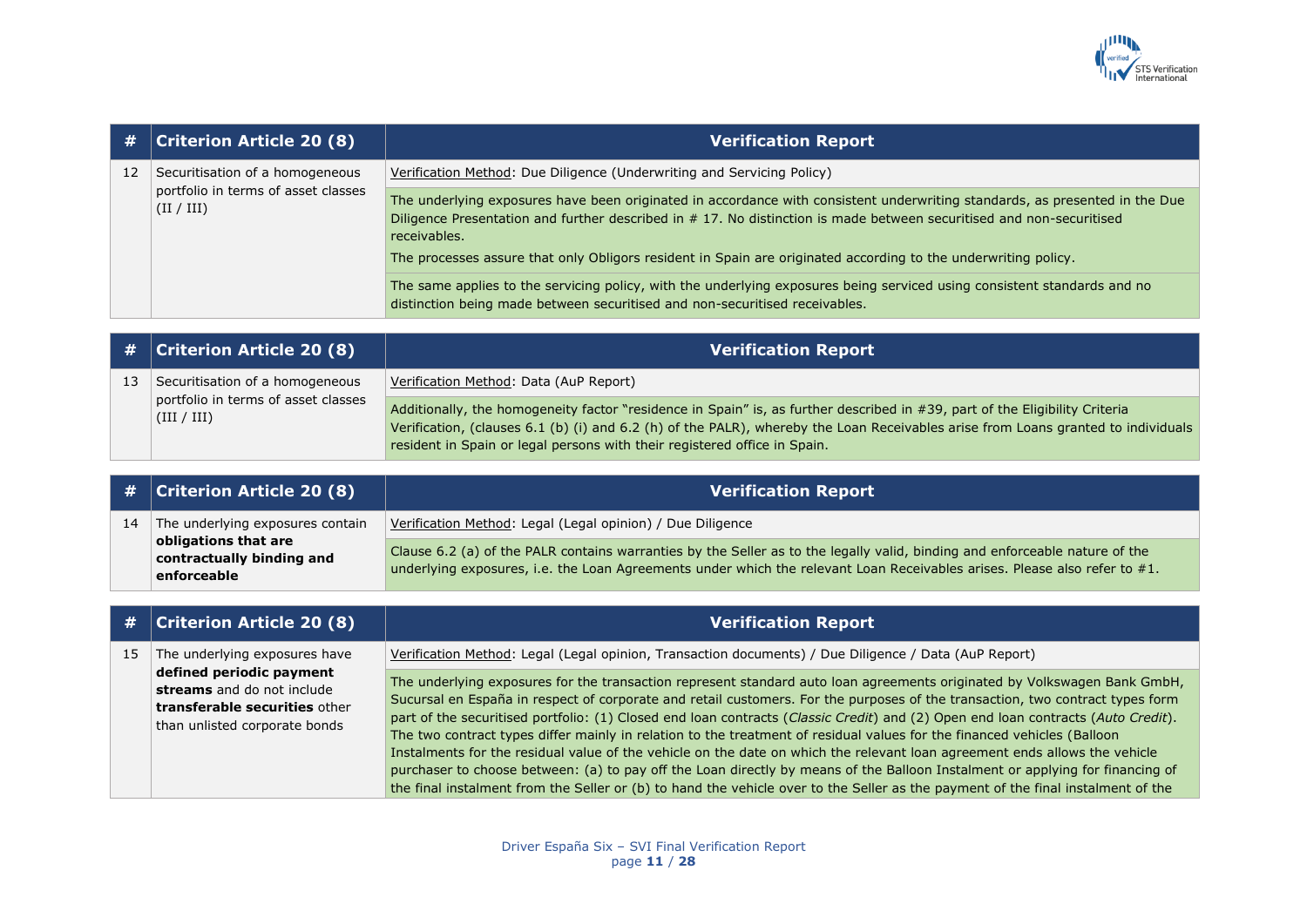

| agreement.). As the transfer of the Loan Receivables shall not include the balloon payments, the two contract types do not<br>differ structurally in terms of payment streams, as discussed in the Due Diligence Presentation.                                                                                                                                                                                                                                                                                                                                                       |
|--------------------------------------------------------------------------------------------------------------------------------------------------------------------------------------------------------------------------------------------------------------------------------------------------------------------------------------------------------------------------------------------------------------------------------------------------------------------------------------------------------------------------------------------------------------------------------------|
| The underlying exposures represent the finance portion (itself comprising a claim against the Borrower in respect of principal,<br>interest, interest for delayed payment, commissions for early redemption and rights or compensations assigned to the Seller by<br>virtue of insurance policies related to the vehicles, see clause 2.1 (b) of the PALR) paid by the borrower during the term of the<br>loan agreement and have defined periodic payment streams during that term. The residual value portion (balloon payment)<br>does not form part of the underlying exposures. |
| The eligibility criteria restrict the underlying exposures to Loan Receivables originated under a loan contract. The compliance of<br>the provisional pool with the eligibility criteria has been verified through the Eligibility Criteria Verification (see #39).                                                                                                                                                                                                                                                                                                                  |

| #  | <b>Criterion Article 20 (9)</b>                                    | <b>Verification Report</b>                                                                                                                                                                                                                                                                                                                                |
|----|--------------------------------------------------------------------|-----------------------------------------------------------------------------------------------------------------------------------------------------------------------------------------------------------------------------------------------------------------------------------------------------------------------------------------------------------|
| 16 | Are there any <b>securitisation</b><br>positions in the portfolio? | Verification Method: Legal (transaction documents) / Due Diligence / Data (AuP Report)                                                                                                                                                                                                                                                                    |
|    |                                                                    | The eligibility criteria restrict the underlying exposures to Loan Receivables originated under a loan contract, thereby assuring<br>that no securitisation position may become part of the portfolio. The compliance of the provisional pool with the eligibility<br>criteria has been verified through the Eligibility Criteria Verification (see #39). |
|    |                                                                    | As demonstrated during the Due Diligence, the origination and/or resale of securitisation positions is not part of the business<br>model of the Originator and not permitted under the Originator's underwriting policy.                                                                                                                                  |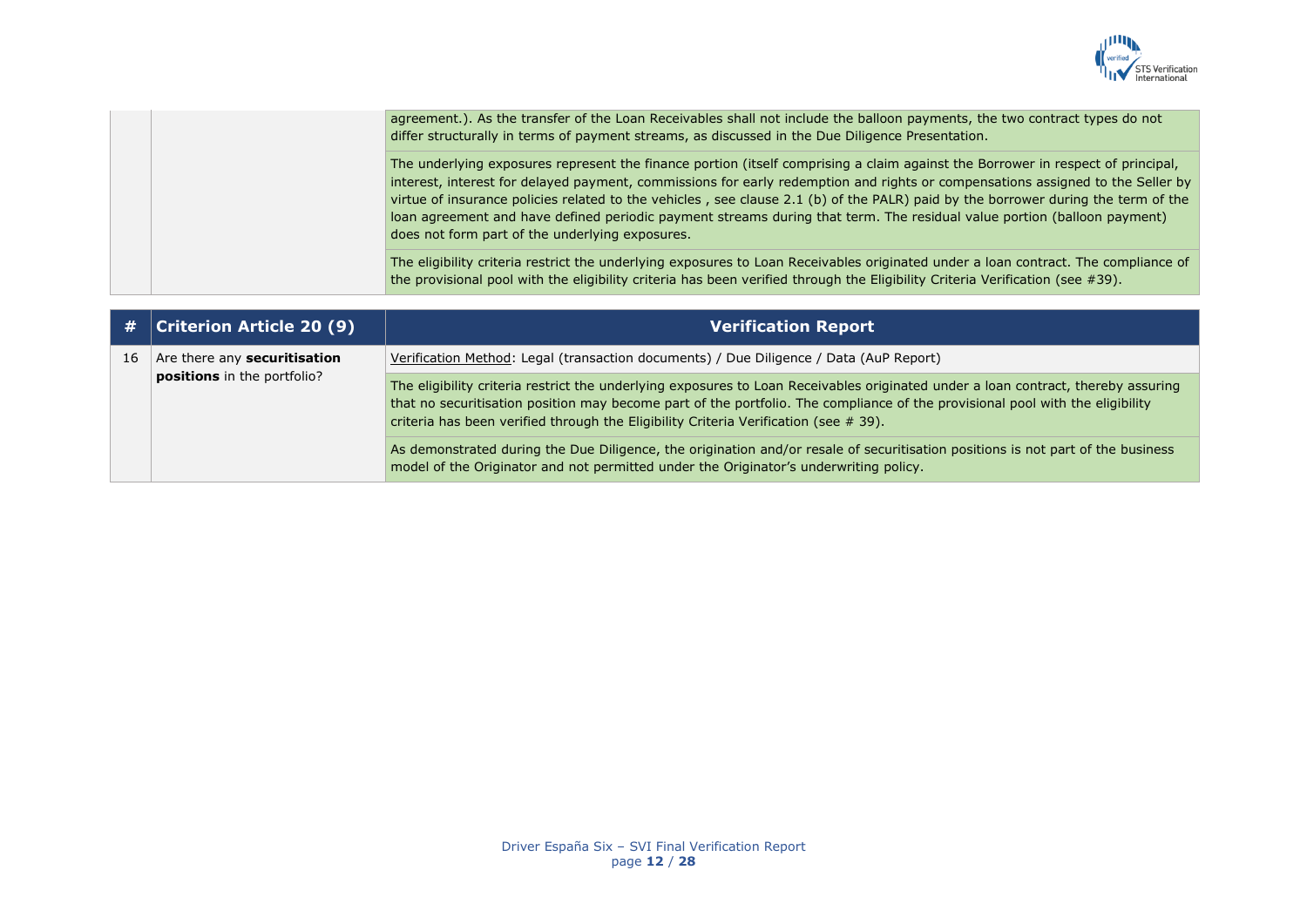

| #  | <b>Criterion Article 20 (10)</b>                                                                                                                                                                                                       | <b>Verification Report</b>                                                                                                                                                                                                                                                                                                                                                                                                                                                                                                                                                                                                                                      |
|----|----------------------------------------------------------------------------------------------------------------------------------------------------------------------------------------------------------------------------------------|-----------------------------------------------------------------------------------------------------------------------------------------------------------------------------------------------------------------------------------------------------------------------------------------------------------------------------------------------------------------------------------------------------------------------------------------------------------------------------------------------------------------------------------------------------------------------------------------------------------------------------------------------------------------|
| 17 | <b>Origination of underlying</b><br>exposures in the ordinary<br>course of business and in<br>accordance with underwriting<br>standards that are no less stringent<br>than those applied to similar non-<br>securitised risk positions | Verification Method: Legal (Underwriting and Servicing Policy) / Due Diligence                                                                                                                                                                                                                                                                                                                                                                                                                                                                                                                                                                                  |
|    |                                                                                                                                                                                                                                        | Volkswagen Bank GmbH, Sucursal en España is a branch of VWB, a credit institution which is separately supervised and<br>regulated by the ECB. Volkswagen Bank GmbH, Sucursal en España specialises in providing financing at the point of sale and<br>has been active in Spain since 1967. It operates through agreements with dealerships (mainly distributors) which then offer the<br>final customer the financing for their products, even though the loan underwriting and risk assessment is performed by<br>Volkswagen Bank GmbH, Sucursal en España. The Ioan agreement is signed between Volkswagen Bank GmbH, Sucursal en<br>España and the customer. |
|    |                                                                                                                                                                                                                                        | As presented and discussed in the Due Diligence Presentation, the well-developed, highly professional and reasonably<br>automated organisation of its business procedures coincides with the volume and quantity of business transactions. The car<br>dealers do form an integral part of the origination process with sales representatives acting as agents for the Originator.                                                                                                                                                                                                                                                                               |
|    |                                                                                                                                                                                                                                        | Accordingly, the business procedures assure that securitised exposures have been originated in the ordinary course of business<br>and in accordance with uniform standards, see in this regard clause 6.1 (b)(iv) of the PALR. Deviations from the underwriting<br>policy are only permissible in well-defined and documented instances. The underlying exposures are selected for securitisation<br>using a random selection process.                                                                                                                                                                                                                          |
|    |                                                                                                                                                                                                                                        | The underlying exposures are similar to the non-securitised contracts in the asset category of "auto loans and leases" (see<br>definition of "similar exposures" in the EBA Guidelines) due to the strictly random selection process.                                                                                                                                                                                                                                                                                                                                                                                                                           |
|    |                                                                                                                                                                                                                                        | Since no exposures will be transferred to the Issuer after closing, no obligation to disclose material changes to the underwriting<br>policy after the closing of the Transaction applies.                                                                                                                                                                                                                                                                                                                                                                                                                                                                      |

| #  | $ $ Criterion Article 20 (10)                                                                                                                  | <b>Verification Report</b>                                                                                                                                                                                                                                                                                                                                                                                                                                                                                                                                                                                                                                                                                                                                                                                                                                                                                                                    |
|----|------------------------------------------------------------------------------------------------------------------------------------------------|-----------------------------------------------------------------------------------------------------------------------------------------------------------------------------------------------------------------------------------------------------------------------------------------------------------------------------------------------------------------------------------------------------------------------------------------------------------------------------------------------------------------------------------------------------------------------------------------------------------------------------------------------------------------------------------------------------------------------------------------------------------------------------------------------------------------------------------------------------------------------------------------------------------------------------------------------|
| 18 | <b>Underwriting standards for</b><br>securitised exposures are no less<br>stringent than those applied to<br>similar non-securitised exposures | Verification Method: Due Diligence<br>As presented and discussed in the Due Diligence Presentation, no distinction is made between securitised and non-securitised<br>exposures in any respect, be it applicable regulatory standards, competence grid and involvement of decision-makers,<br>distribution channels, product types and product characteristics, annual agreements on (sales) objectives, sales management<br>measures and bonus systems, lending standards, approval processes and incentive measures, credit processing, dunning<br>procedures, debt collection, realisation of collateral, customer service, outsourcing of sales, underwriting and servicing activities<br>or areas of risk controlling, accounting and reporting (except for the required reporting of ABS transactions).<br>Employees of the Originator or at the car dealers involved in the underwriting do not know whether a risk position currently |
|    |                                                                                                                                                | being processed for application will be securitised at a later stage or not.                                                                                                                                                                                                                                                                                                                                                                                                                                                                                                                                                                                                                                                                                                                                                                                                                                                                  |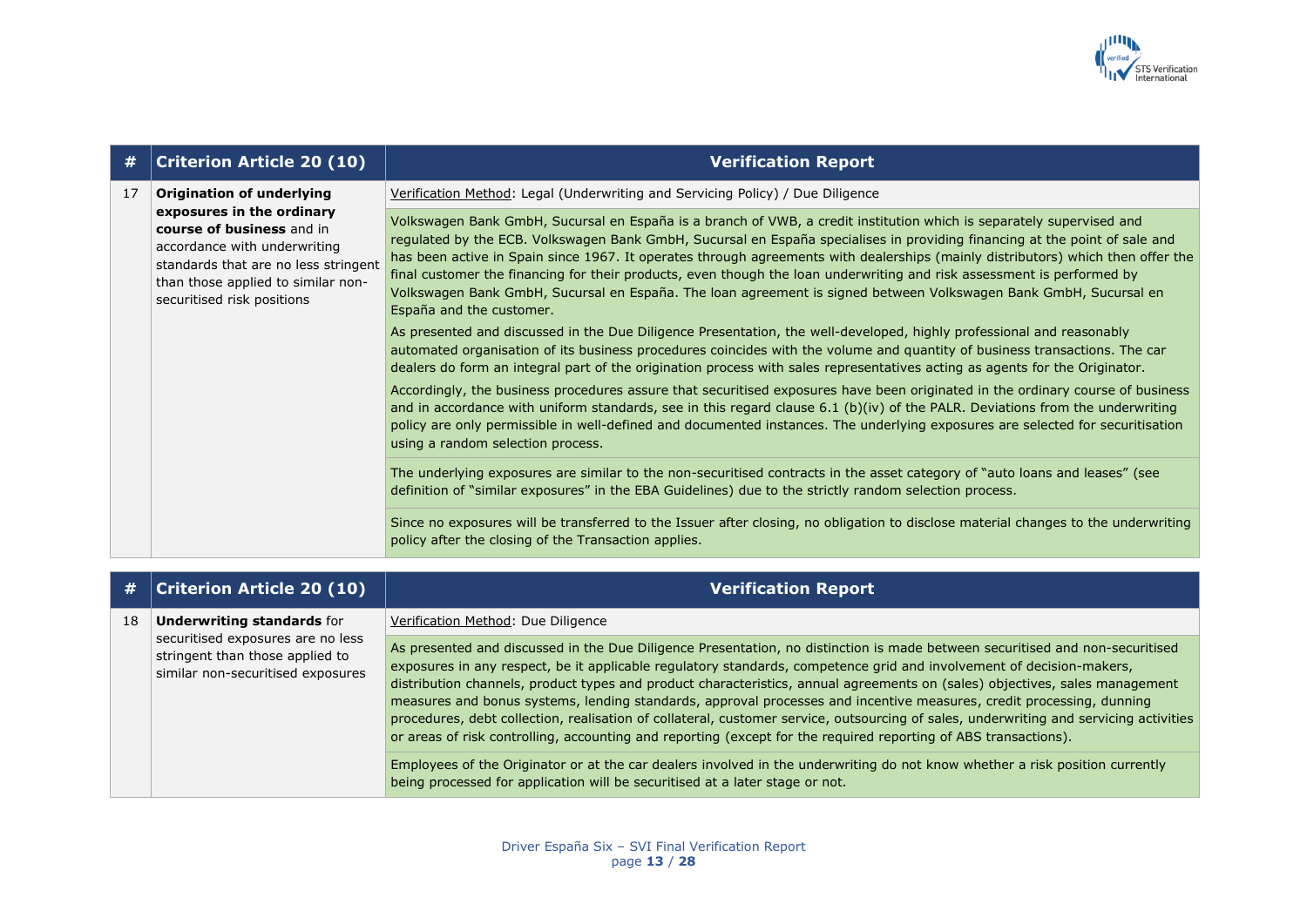

| #  | <b>Criterion Article 20 (10)</b>                                                                                                                                                                                                                                                                          | <b>Verification Report</b>                                                                                                                                                                                                                                                                                                                                                                                                                                                                                                                                                                                                                                                                                                                                                                       |
|----|-----------------------------------------------------------------------------------------------------------------------------------------------------------------------------------------------------------------------------------------------------------------------------------------------------------|--------------------------------------------------------------------------------------------------------------------------------------------------------------------------------------------------------------------------------------------------------------------------------------------------------------------------------------------------------------------------------------------------------------------------------------------------------------------------------------------------------------------------------------------------------------------------------------------------------------------------------------------------------------------------------------------------------------------------------------------------------------------------------------------------|
| 19 | Assessment of the borrower's<br>creditworthiness performed in<br>accordance with Article 8 of<br>Directive 2008/48/EC, or<br>paragraphs 1 to 4, point (a) of<br>paragraph 5 and paragraph 6 of<br>Article 18 of Directive 2014/17/EU<br>or, if applicable, the analogous<br>provisions of a third country | Verification Method: regulatory / legal / due diligence / data<br>VWB is a credit institution (Kreditinstitut) according to § 1 German Banking Act. In connection with and since the realignment<br>of Volkswagen Financial Services AG, VWB is a wholly owned subsidiary of Volkswagen AG since 1 September 2017 and directly<br>supervised and regulated by the European Central Bank ("ECB"). In addition, the German Federal Financial Supervisory<br>Authority (Bundesanstalt für Finanzdienstleistungsaufsicht, "BaFin") and the German Bundesbank as competent authorities are<br>monitoring the business of VWB. VWB performs the "Assessment of the borrower's creditworthiness" with respect to loan<br>contracts with consumers in accordance with Article 8 of Directive 2008/48/EC. |
| #  | <b>Criterion Article 20 (10)</b>                                                                                                                                                                                                                                                                          | <b>Verification Report</b>                                                                                                                                                                                                                                                                                                                                                                                                                                                                                                                                                                                                                                                                                                                                                                       |

| 20 <b>Originator's experience</b> | Verification Method: Regulatory (suitable proof incl. Imprint Website) / Due Diligence                                             |
|-----------------------------------|------------------------------------------------------------------------------------------------------------------------------------|
| (management and senior staff) in  | As an institution, the Originator does have at least 5 years of experience in origination and underwriting of exposures similar to |
| origination of risk positions     |                                                                                                                                    |
|                                   | those securitised, see section IV "ADDITIONAL BUILDING BLOCK TO THE SECURITISATION SECURITIES NOTE", subsection                    |
|                                   | 2.2 (g) "Method of origination of the Loans and principal lending criteria" of the Final Prospectus.                               |

|  | $\mid$ $\#$ $\mid$ Criterion Article 20 (11)                                              | <b>Verification Report</b>                                                                                                                                                                                              |
|--|-------------------------------------------------------------------------------------------|-------------------------------------------------------------------------------------------------------------------------------------------------------------------------------------------------------------------------|
|  | The underlying exposures are<br>$\mid$ transferred without undue<br>delay after selection | Verification Method: Legal (Transaction documents)                                                                                                                                                                      |
|  |                                                                                           | The date of the preliminary and final pool cuts are 30 November 2019 and 31 January 2020, respectively. Transfer of the final<br>pool will occur at closing (scheduled for 28 February 2020), i.e. without undue delay. |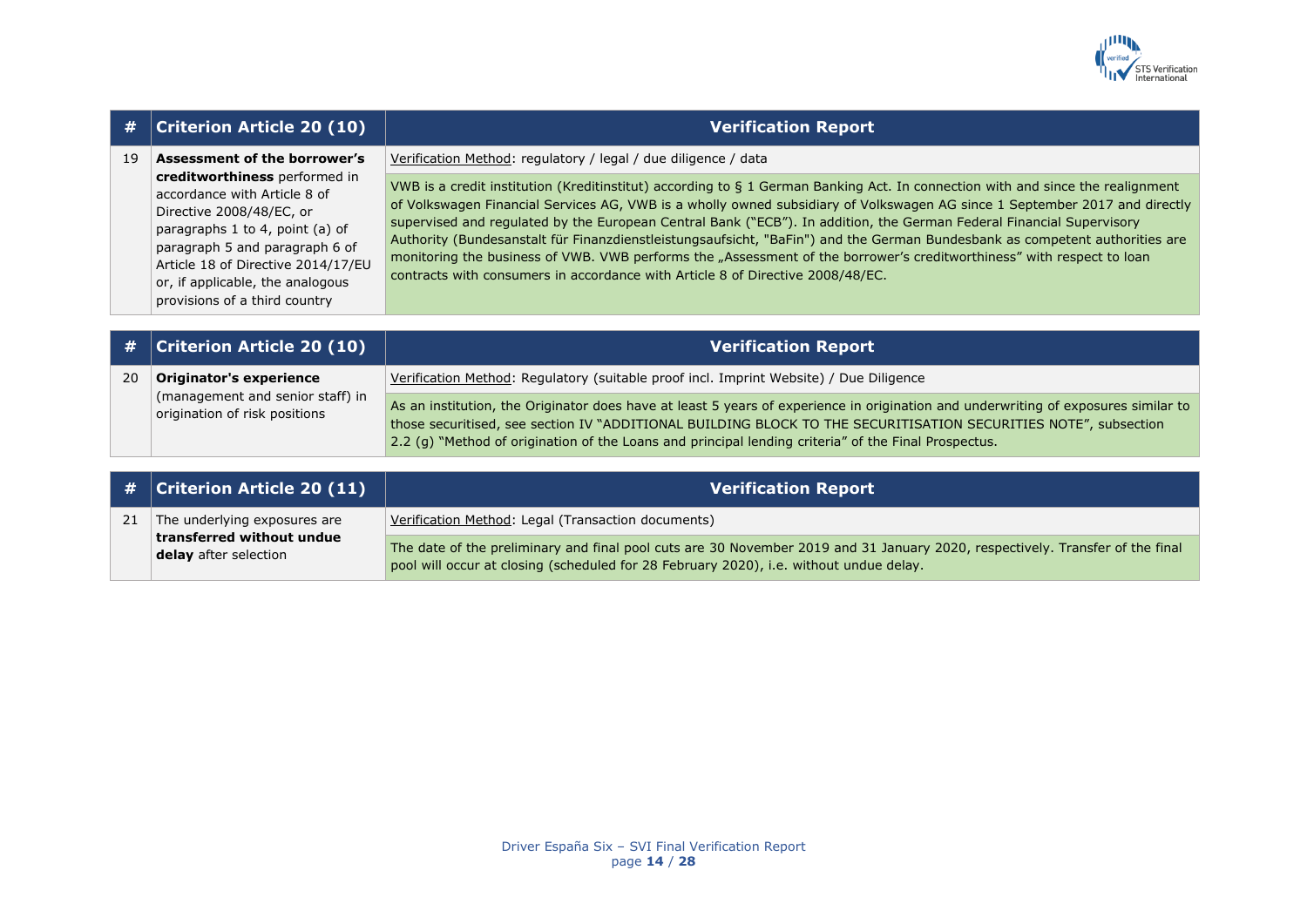

| #  | <b>Criterion Article 20 (11)</b>                                                                                                 | <b>Verification Report</b>                                                                                                                                                                                                                                                                                                                                                                                                                                                                                                                                                                                                                                                                                                                                                                                                                                                                                                                                                                    |
|----|----------------------------------------------------------------------------------------------------------------------------------|-----------------------------------------------------------------------------------------------------------------------------------------------------------------------------------------------------------------------------------------------------------------------------------------------------------------------------------------------------------------------------------------------------------------------------------------------------------------------------------------------------------------------------------------------------------------------------------------------------------------------------------------------------------------------------------------------------------------------------------------------------------------------------------------------------------------------------------------------------------------------------------------------------------------------------------------------------------------------------------------------|
| 22 | The underlying exposures do not<br>include any defaulted exposures<br>or to debtors/guarantors with<br>impaired creditworthiness | Verification Method: Regulatory (suitable proof incl. Imprint Website) / Legal (Transaction documents) / Due Diligence                                                                                                                                                                                                                                                                                                                                                                                                                                                                                                                                                                                                                                                                                                                                                                                                                                                                        |
|    |                                                                                                                                  | The Originator is an institution subject to Regulation (EU) 575/2013. As presented in the Due Diligence and confirmed in the<br>Final Prospectus the Loan Receivables are transferred to the Issuer after selection without undue delay and do not include, at<br>the time of selection and to the best of the Originator's knowledge, exposures in default within the meaning of Article 178 (1)<br>of Regulation (EU) No 575/2013 or exposures to a credit-impaired debtor or guarantor (see section 6 "Seller's Representations<br>and Warranties", clauses $6.2$ (b), (q), (n) and (s) of the PALR).                                                                                                                                                                                                                                                                                                                                                                                      |
|    |                                                                                                                                  | The Originator warrants that the underlying exposures will not include loan receivables relating to exposures in default (i.e.<br>debtors who are past due more than 90 days on any material obligation to Volkswagen Bank GmbH, Sucursal en España or who<br>Volkswagen Bank GmbH, Sucursal en España considers as unlikely to pay their obligations to Volkswagen Bank GmbH, Sucursal<br>en España) (see section 6 "Seller's Representations and Warranties", clause 6.2 (s)(i) of the PALR).                                                                                                                                                                                                                                                                                                                                                                                                                                                                                               |
|    |                                                                                                                                  | Furthermore, the underlying exposures will not include Loan Receivables relating to credit-impaired Obligors or guarantors who<br>have (1) been declared insolvent or had a court grant his creditors a final non-appealable right of enforcement or material<br>damages as a result of a missed payment within 3 years prior to the date of origination or has undergone a debt-restructuring<br>process with regard to his non-performing exposures within 3 years prior to the transfer date of the underlying exposures to<br>the Issuer; (2) was, at the time of origination, on a public credit registry of persons with adverse credit history; or (3) has a<br>credit assessment or a credit score indicating that the risk of contractually agreed payments not being made is significantly<br>higher than for comparable receivables held by the Originator which are not securitised (see section 6 "Seller's Representations<br>and Warranties", clause 6.2 (s)(ii) of the PALR). |
|    |                                                                                                                                  | The Originator represents, with regards to the question which sources of information it has used to identify defaulted exposures<br>and to determine if a Borrower or guarantor is credit-impaired, that it has obtained information (1) from the Borrower on<br>origination of the exposures, (2) in the course of Volkswagen Bank GmbH, Sucursal en España's servicing of the exposures or<br>Volkswagen Bank GmbH, Sucursal en España's risk management procedures, or (3) from a third party, see section 6 "Seller's<br>Representations and Warranties", clause 6.2 (s) of the PALR. This is in line with the 'best knowledge' standard stipulated in the<br><b>EBA Guidelines.</b>                                                                                                                                                                                                                                                                                                      |
|    |                                                                                                                                  | The Originator has IT systems in place to ensure that defaulted exposures or exposures to debtors/guarantors with impaired<br>creditworthiness are excluded from the provisional or final pool cut.                                                                                                                                                                                                                                                                                                                                                                                                                                                                                                                                                                                                                                                                                                                                                                                           |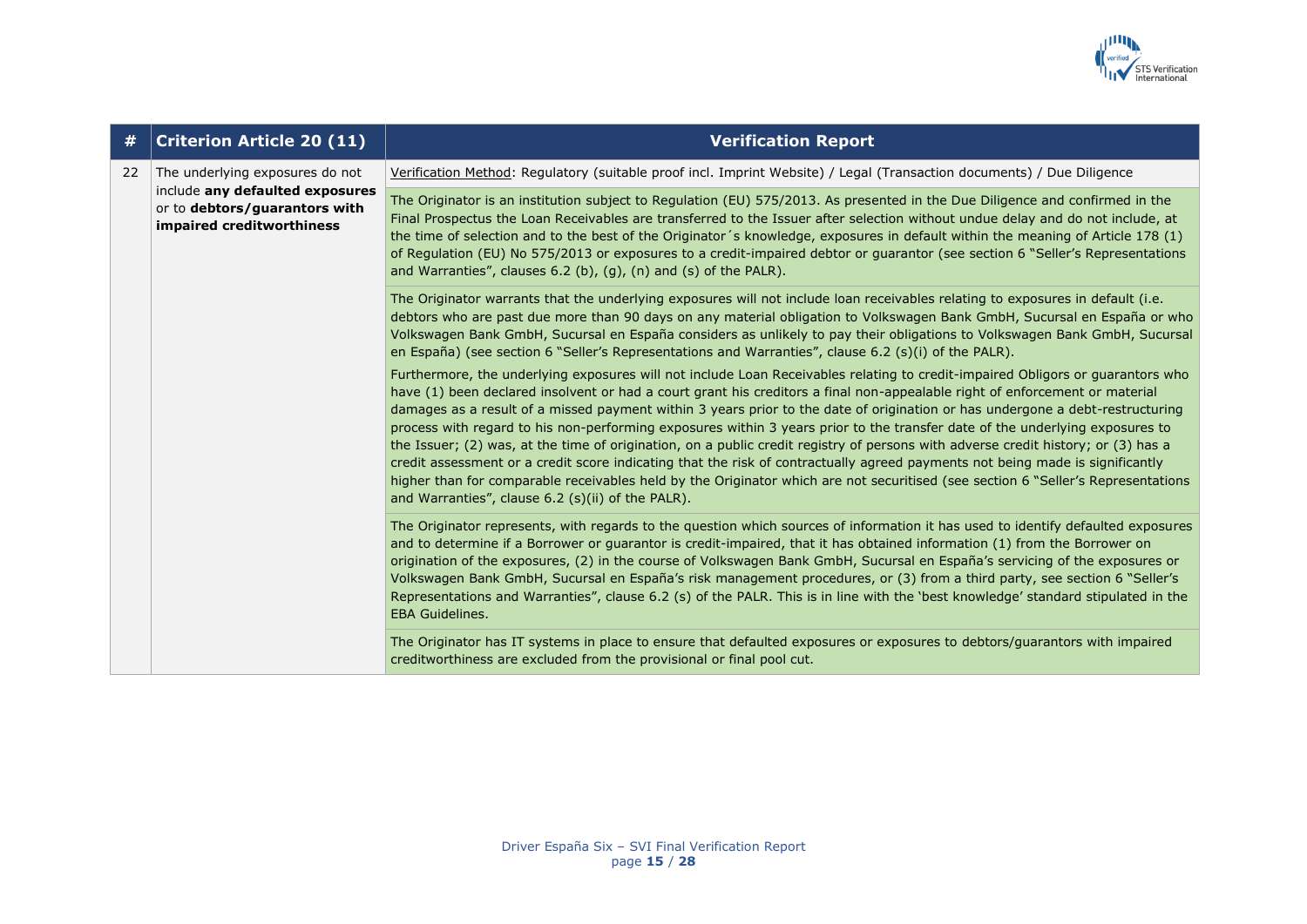

| #  | <b>Criterion Article 20 (11)</b>                                                                                                                                                            | <b>Verification Report</b>                                                                                                                                                                                                                                                                                                                                                                                                                                                                                                                                                                                                                                     |
|----|---------------------------------------------------------------------------------------------------------------------------------------------------------------------------------------------|----------------------------------------------------------------------------------------------------------------------------------------------------------------------------------------------------------------------------------------------------------------------------------------------------------------------------------------------------------------------------------------------------------------------------------------------------------------------------------------------------------------------------------------------------------------------------------------------------------------------------------------------------------------|
| 23 | The risk positions do not have a<br>credit assessment or a credit<br>score that allows a significantly<br>higher default risk to be expected<br>than for non-securitised risk<br>positions. | Verification Method: Due Diligence                                                                                                                                                                                                                                                                                                                                                                                                                                                                                                                                                                                                                             |
|    |                                                                                                                                                                                             | The most relevant factors determining the expected performance of the underlying exposures in the securitised portfolio are<br>the customer profile and credit bureau information (for private individuals), credit agencies' information and financial<br>information (for commercial clients) and past payment behaviour (for both). All of these factors have an impact on the credit<br>score.                                                                                                                                                                                                                                                             |
|    |                                                                                                                                                                                             | These factors are the same for securitised and non-securitised exposures due to the strictly random selection process.                                                                                                                                                                                                                                                                                                                                                                                                                                                                                                                                         |
|    |                                                                                                                                                                                             | On this basis, it can be reasonably assumed that no worse performance should occur for securitised exposures for the term of<br>the transaction.                                                                                                                                                                                                                                                                                                                                                                                                                                                                                                               |
|    |                                                                                                                                                                                             | The requirement that the underlying exposures do not have a "credit assessment or a credit score indicating that the risk of<br>contractually agreed payments not being made is significantly higher than for comparable receivables held by the Originator<br>which are not securitised" is considered to be met as (i) the underlying exposures do not include exposures that are classified<br>as doubtful, impaired, non-performing or similar, and (ii) exposures whose credit quality (based on credit ratings or other credit<br>quality thresholds) significantly differs from the quality of other exposures ordinarily originated by the Originator. |

| #  | <b>Criterion Article 20 (12)</b>                                             | <b>Verification Report</b>                                                                                                                                                                                                                                                     |
|----|------------------------------------------------------------------------------|--------------------------------------------------------------------------------------------------------------------------------------------------------------------------------------------------------------------------------------------------------------------------------|
| 24 | At the time of the transfer, the<br>debtor has paid at least 1<br>instalment | Verification Method: Legal (Transaction documents) / Data (AuP Report)                                                                                                                                                                                                         |
|    |                                                                              | The Originator warrants that on the Cut-off Date at least two instalments have been paid in respect of each of the Loan<br>Receivables, see PALR, clause 6.2 (i).                                                                                                              |
|    |                                                                              | The asset audit, whereby the audit company performs certain Agreed-upon Procedures with respect to the compliance of the<br>underlying exposures in a randomly selected sample (please also refer to #39, Article 22 (2)), covers the above-mentioned<br>eligibility criteria. |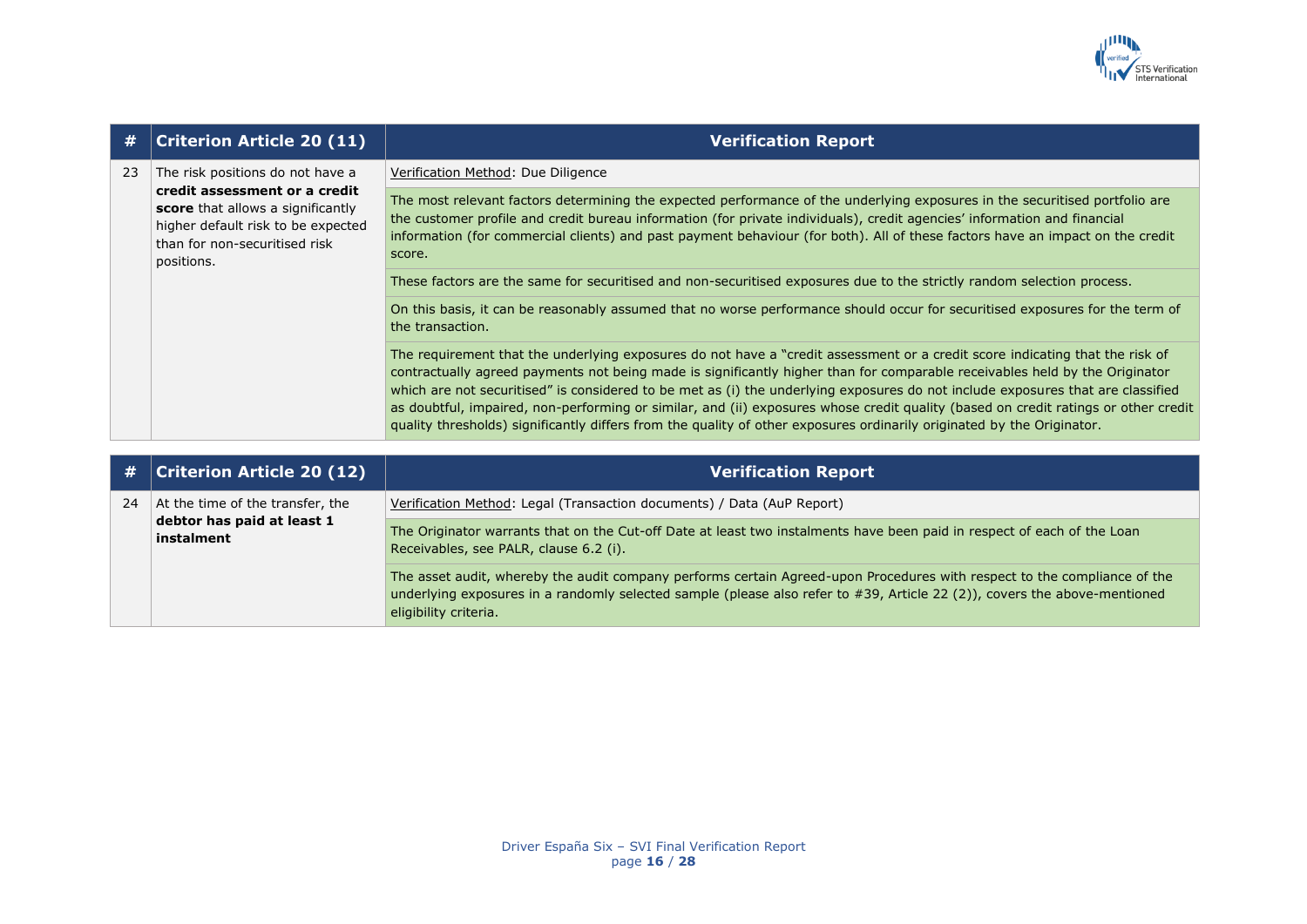

| #  | $ $ Criterion Article 20 (13)                                                                                          | <b>Verification Report</b>                                                                                                                                                                                                                                                                                                                                                                                                                                                                                                                                                                                                                                                              |
|----|------------------------------------------------------------------------------------------------------------------------|-----------------------------------------------------------------------------------------------------------------------------------------------------------------------------------------------------------------------------------------------------------------------------------------------------------------------------------------------------------------------------------------------------------------------------------------------------------------------------------------------------------------------------------------------------------------------------------------------------------------------------------------------------------------------------------------|
| 25 | The repayment of the securitisation                                                                                    | Verification Method: Legal (Transaction document) / Due Diligence / Data                                                                                                                                                                                                                                                                                                                                                                                                                                                                                                                                                                                                                |
|    | position should not be<br>predominantly dependent on<br>the sale of assets collateralising<br>the underlying exposures | As presented and discussed in the Due Diligence, the transaction has been structured not to be predominantly dependent on<br>the sale of the cars or other assets securing the Loan Receivables. The repayment is entirely linked to the repayment of the<br>Loans; the repayment of the Loans in turn is not contingent and does not depend on the sale of the vehicles which serve as<br>collateral for the Loans. As demonstrated during the Due Diligence, the Originator's underwriting focuses on the<br>creditworthiness of its debtors rather than on the recoveries derived from the sale of the cars or other assets securing the Loan<br>Receivables in the case of default. |

| #  | <b>Criterion Article 21 (1)</b>                                                                    | <b>Verification Report</b>                                                                                                                                                                                                                                                                                                                                                                                                                                                                                                                         |
|----|----------------------------------------------------------------------------------------------------|----------------------------------------------------------------------------------------------------------------------------------------------------------------------------------------------------------------------------------------------------------------------------------------------------------------------------------------------------------------------------------------------------------------------------------------------------------------------------------------------------------------------------------------------------|
| 26 | <b>Risk retention</b> (Art. 6.1 of the<br>Securitisation Regulation), usually<br>by the Originator | Verification Method: Legal (Transaction documents) / Due Diligence                                                                                                                                                                                                                                                                                                                                                                                                                                                                                 |
|    |                                                                                                    | Holder of risk retention: Volkswagen Bank GmbH, Sucursal en España as the Seller, see section I. "RISK FACTORS", subsection<br>2.3 (a) "Risk retention and due diligence requirements" of the Final Prospectus.                                                                                                                                                                                                                                                                                                                                    |
|    |                                                                                                    | Type of risk retention: in accordance with Article 6(3)(c) of Securitisation Regulation, see section I. "RISK FACTORS",<br>subsection 2.3 (a) "Risk retention and due diligence requirements" of the Final Prospectus.                                                                                                                                                                                                                                                                                                                             |
|    |                                                                                                    | The Seller does select the risk retention pool and does earmark the selected receivables in its IT systems in a similar way as<br>the receivables that have actually been sold in the transaction. The procedures to select and earmark receivables both for the<br>retention poolcut and for the actual sale are documented and well established. In addition, they are subject to regular internal<br>and external auditing procedures. The same applies for the ongoing monthly reporting procedures, as confirmed during the Due<br>Diligence. |
|    |                                                                                                    | The Monthly Reports will also set out monthly confirmation regarding the continued holding the original retained exposures by<br>the Seller, as confirmed by the Originator.                                                                                                                                                                                                                                                                                                                                                                       |
|    |                                                                                                    | The legal obligation of the seller to hold the risk retention during the lifetime of the transaction is entered into according to<br>section I. "RISK FACTORS", subsection 2.3 (a) "Risk retention and due diligence requirements" of the Final Prospectus.                                                                                                                                                                                                                                                                                        |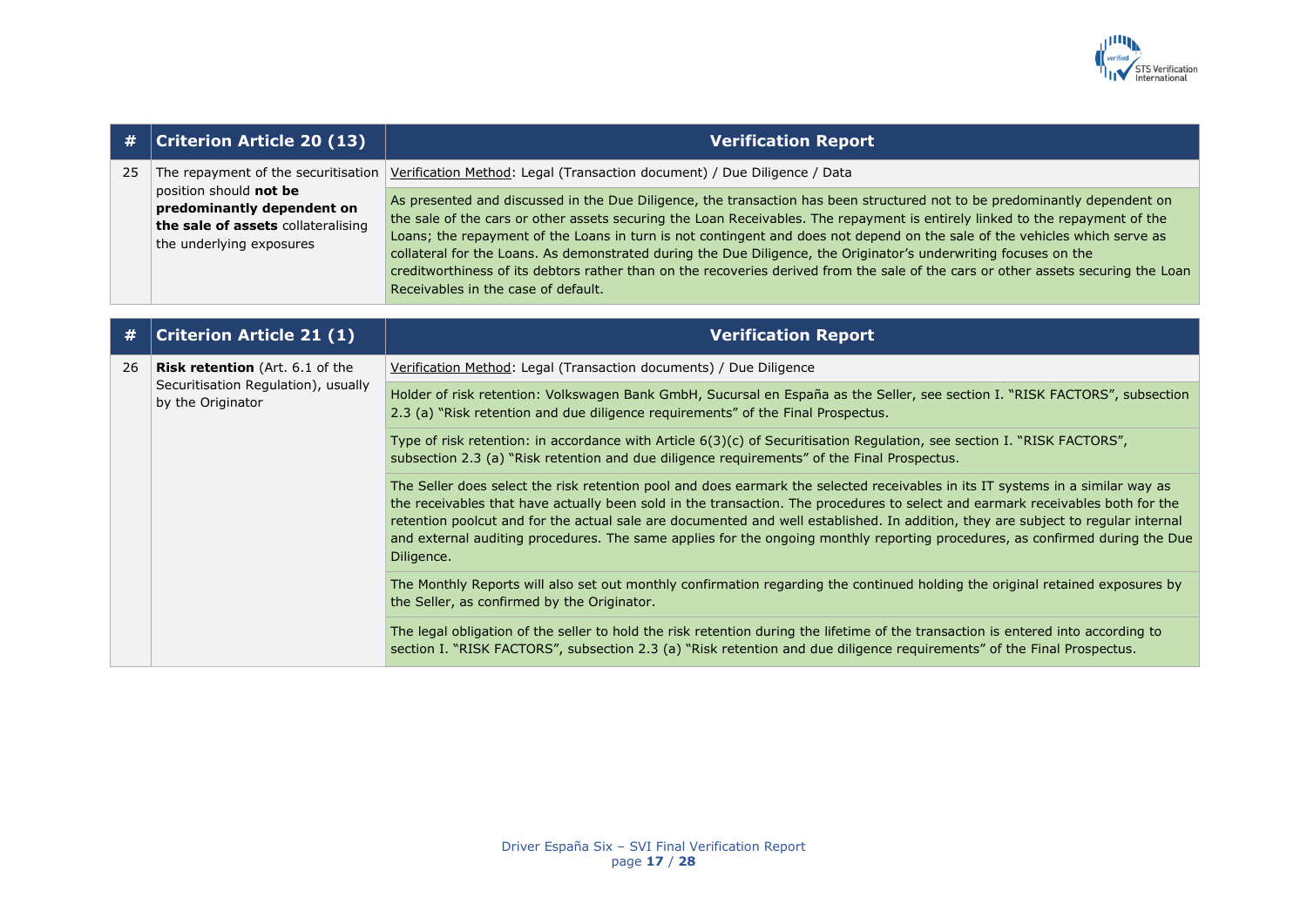

| #  | <b>Criterion Article 21 (2)</b>                                                                                         | <b>Verification Report</b>                                                                                                                                                                                                                                                                                                                                                                                                                                                                                                                                                                                                                                                                                                               |
|----|-------------------------------------------------------------------------------------------------------------------------|------------------------------------------------------------------------------------------------------------------------------------------------------------------------------------------------------------------------------------------------------------------------------------------------------------------------------------------------------------------------------------------------------------------------------------------------------------------------------------------------------------------------------------------------------------------------------------------------------------------------------------------------------------------------------------------------------------------------------------------|
| 27 | Appropriate hedging of interest                                                                                         | Verification Method: Due Diligence                                                                                                                                                                                                                                                                                                                                                                                                                                                                                                                                                                                                                                                                                                       |
|    | rate and currency risks, no<br>derivatives as underlying risk<br>positions $(I / II)$                                   | Since the Loan Receivables are fixed rate and the Class A Notes and the Class B Notes are floating rate, interest rate risks arise<br>from such mismatch. Both assets and liabilities of the Issuer are EUR denominated hence no currency risk occurs.                                                                                                                                                                                                                                                                                                                                                                                                                                                                                   |
|    |                                                                                                                         | Interest rate risk are hedged appropriately with fixed-floating interest rate swaps (one swap for each of the Class A Notes and<br>the Class B Notes) where the swap notional is always equal to the amount of interest on the nominal amount of each of the<br>Class A Notes and the Class B Notes outstanding on each Payment Date. Both the swap agreements and the Class A and Class<br>B Notes contain a floor of zero for the 1-M-Euribor plus spread, hence the hedging is appropriate, see section IV "ADDITIONAL<br>BUILDING BLOCK TO THE SECURITISATION SECURITIES NOTE" subsection 3.4 (h)(ii) "Swap Agreement" in the Final<br>Prospectus. The Swap Agreement is construed to fulfil the relevant Rating Agencies' criteria. |
|    |                                                                                                                         | No further risks in addition to interest rate risks are hedged under the interest rate hedge agreements.                                                                                                                                                                                                                                                                                                                                                                                                                                                                                                                                                                                                                                 |
|    |                                                                                                                         |                                                                                                                                                                                                                                                                                                                                                                                                                                                                                                                                                                                                                                                                                                                                          |
| #  | <b>Criterion Article 21 (2)</b>                                                                                         | <b>Verification Report</b>                                                                                                                                                                                                                                                                                                                                                                                                                                                                                                                                                                                                                                                                                                               |
| 28 | Appropriate hedging of interest<br>rate and currency risks, no<br>derivatives as underlying risk<br>positions (II / II) | Verification Method: Legal (Transaction documents)                                                                                                                                                                                                                                                                                                                                                                                                                                                                                                                                                                                                                                                                                       |
|    |                                                                                                                         | The legal instruments used by the Issuer to hedge interest rate risks are the Class A Swap Agreement and the Class B Swap<br>Agreement, see section IV "ADDITIONAL BUILDING BLOCK TO THE SECURITISATION SECURITIES NOTE" subsection 3.4 (h)(ii)<br>"Swap Agreement" in the Final Prospectus.                                                                                                                                                                                                                                                                                                                                                                                                                                             |
|    |                                                                                                                         | Both agreements do consider any potential asset liability mismatch by referencing to the outstanding notes balance, and both<br>agreements are based on the 2002 ISDA Master Agreement as established market standard, see section "GLOSSARY OF<br>DEFINED TERMS", definitions of "Class A Interest Rate Swap Agreement" and "Class B Interest Rate Swap Agreement" of the<br>Final Prospectus.                                                                                                                                                                                                                                                                                                                                          |
|    |                                                                                                                         | The requirements for eligible swap counterparties are market standard in international finance, see section IV "ADDITIONAL<br>BUILDING BLOCK TO THE SECURITISATION SECURITIES NOTE" subsection 3.4 (h)(ii) "Swap Agreement" in the Final<br>Prospectus.                                                                                                                                                                                                                                                                                                                                                                                                                                                                                  |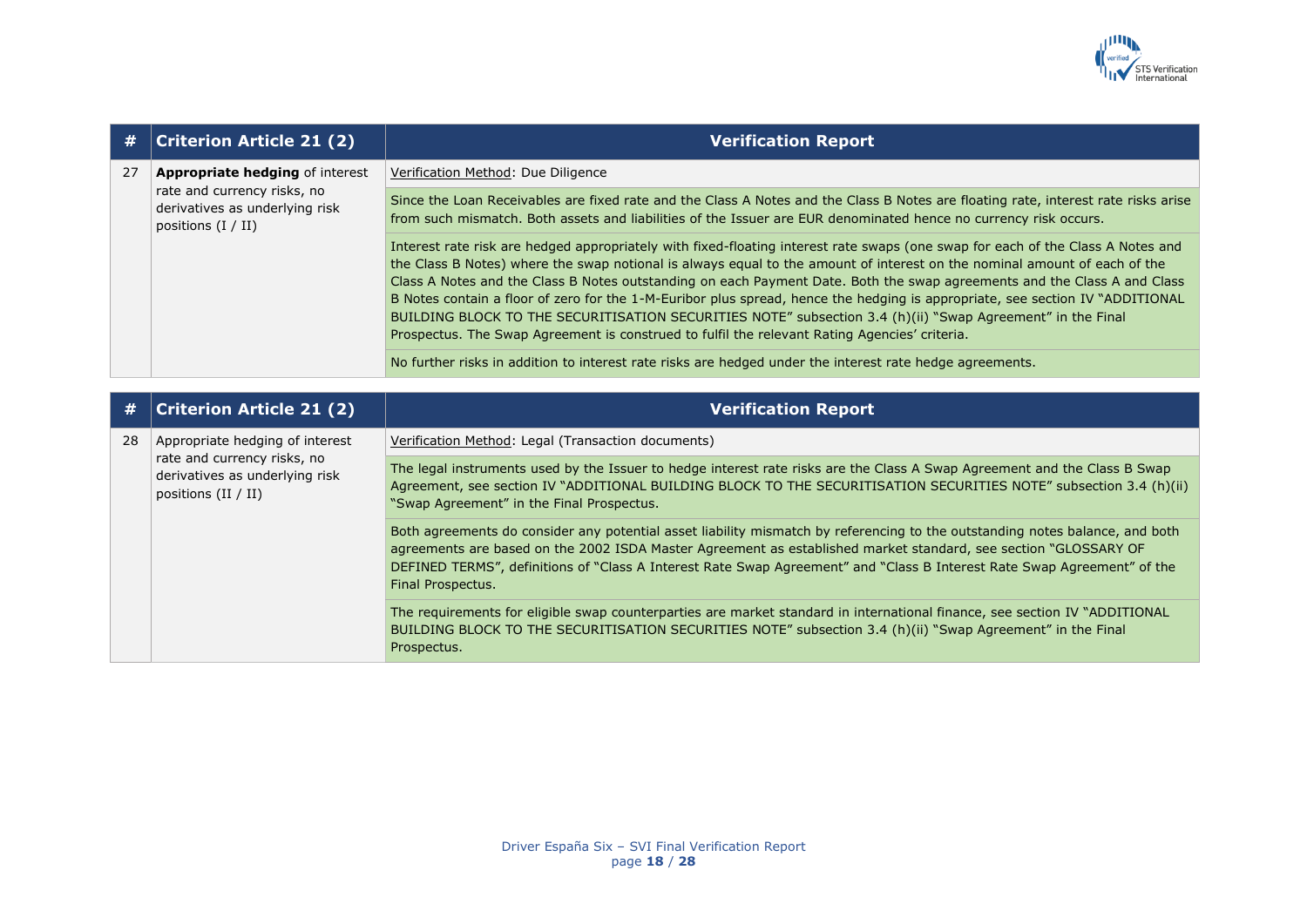

| #  | <b>Criterion Article 21 (3)</b>                         | <b>Verification Report</b>                                                                                                                                                                            |
|----|---------------------------------------------------------|-------------------------------------------------------------------------------------------------------------------------------------------------------------------------------------------------------|
| 29 | Generally used reference rates<br>for interest payments | Verification Method: Legal (Transaction documents)                                                                                                                                                    |
|    |                                                         | No reference rates apply to the Loan Receivables which bear fixed interest rates.                                                                                                                     |
|    |                                                         | The Notes will bear interest at floating rates based on 1-M-Euribor, see section III "SECURITIES NOTE", subsection 4.8 (b) of<br>the Final Prospectus, constituting a market standard reference rate. |
|    |                                                         | The interest for the Cash Accounts will be based on EONIA, also constituting a market standard reference rate.                                                                                        |
|    |                                                         | Currency hedges are not provided for in the transaction structure.                                                                                                                                    |

| #  | <b>Criterion Article 21 (4)</b>                                                         | <b>Verification Report</b>                                                                                                                                                                                                                                                                                            |
|----|-----------------------------------------------------------------------------------------|-----------------------------------------------------------------------------------------------------------------------------------------------------------------------------------------------------------------------------------------------------------------------------------------------------------------------|
| 30 | Requirements in the event of<br>an enforcement or delivery of an<br>acceleration notice | Verification Method: Legal (Transaction documents)                                                                                                                                                                                                                                                                    |
|    |                                                                                         | After the occurrence of an early liquidation event:<br>- no cash will be retained with the Issuer, see section IV "ADDITIONAL BUILDING BLOCK TO THE SECURITISATION<br>SECURITIES NOTE" subsection 3.4 (g)(4) "Fund Liquidation Order of Priority" in the Final Prospectus.                                            |
|    |                                                                                         | - the principal receipts from the underlying exposures will be used for the fully sequential amortisation of the securitisation<br>positions, see section IV "ADDITIONAL BUILDING BLOCK TO THE SECURITISATION SECURITIES NOTE" subsection 3.4 (q)(4)<br>"Fund Liquidation Order of Priority" in the Final Prospectus. |
|    |                                                                                         | - all creditors of a class of notes will be served equally.                                                                                                                                                                                                                                                           |
|    |                                                                                         | - interest and principal payments are first made for the Class A Notes and then interest and principal payments are made for<br>the Class B Notes, hence repayments are not reversed with regard to their seniority.                                                                                                  |
|    |                                                                                         | - no automatic liquidation or sale of risk positions or assets is provided for.                                                                                                                                                                                                                                       |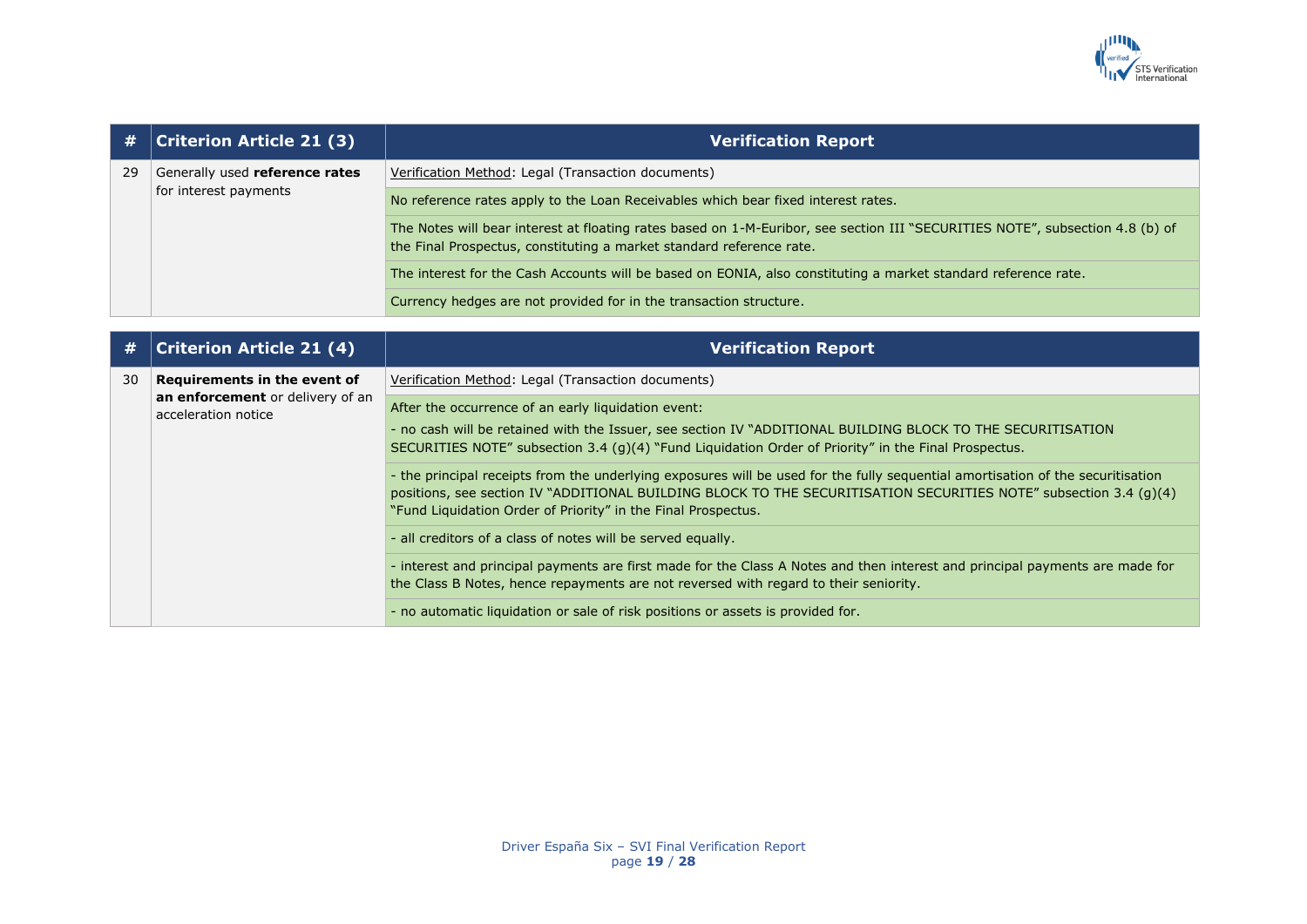

| #  | <b>Criterion Article 21 (5)</b>                                                                                                                                         | <b>Verification Report</b>                                                                                                                                                                                                                                                                                                                  |
|----|-------------------------------------------------------------------------------------------------------------------------------------------------------------------------|---------------------------------------------------------------------------------------------------------------------------------------------------------------------------------------------------------------------------------------------------------------------------------------------------------------------------------------------|
| 31 | Sequential repayment as fall-<br>back in the event of a deterioration<br>in portfolio quality for Transactions<br>that feature a non-sequential<br>priority of payments | Verification Method: Legal (Transaction documents)                                                                                                                                                                                                                                                                                          |
|    |                                                                                                                                                                         | As usual in Driver transactions, the amortisation structure does provide for a pro-rata amortisation subject to the performance<br>of the underlying portfolio and after the initial credit enhancement has increased to the required levels.                                                                                               |
|    |                                                                                                                                                                         | The amortisation concept is based on the Class A/B Principal Payment Amounts, the Class A/B Targeted Note Balances, the<br>Class A/B Targeted Overcollateralisation Amounts and the Class A/B Targeted Overcollateralisation Percentages, see the<br>respective definitions in section "GLOSSARY OF DEFINED TERMS" in the Final Prospectus. |
|    |                                                                                                                                                                         | Performance triggers specifying if and to what extent a pro-rata amortisation can occur are based on the cumulative net losses<br>as specified in the Credit Enhancement Increase Condition, see the respective definition in section "GLOSSARY OF DEFINED<br>TERMS" in the Final Prospectus.                                               |
|    |                                                                                                                                                                         | Upon occurrence of a Level 1 Credit Enhancement Increase Condition the required credit enhancement allowing for pro rata<br>amortisation does increase, upon occurrence of a Level 2 Credit Enhancement Increase Condition the amortisation switches<br>back to fully sequential.                                                           |
|    |                                                                                                                                                                         | The occurrence of a Level 1 or 2 Credit Enhancement Increase Condition is not reversible, see the definition of Class A Targeted<br>Overcollateralization Percentage in section "GLOSSARY OF DEFINED TERMS" in the Final Prospectus.                                                                                                        |
|    |                                                                                                                                                                         | As a result of the above, SVI is convinced that the amortisation mechanism complies with Art. 22 (5) of the Securitisation<br>Regulation.                                                                                                                                                                                                   |

| #  | <b>Criterion Article 21 (6)</b>                                                                                              | <b>Verification Report</b>                                                       |
|----|------------------------------------------------------------------------------------------------------------------------------|----------------------------------------------------------------------------------|
| 32 | Early amortisation provisions or<br>triggers for termination of the<br>revolving phase to include at least<br>the following: | Verification Method: Legal (Transaction documents)<br>n.a. (no revolving period) |
|    | a. deterioration in the credit quality<br>of the underlying exposures below<br>a predefined threshold                        | n.a. (no revolving period)                                                       |
|    | b. insolvency-related events in<br>relation to the Originator or the<br>Servicer                                             | n.a. (no revolving period)                                                       |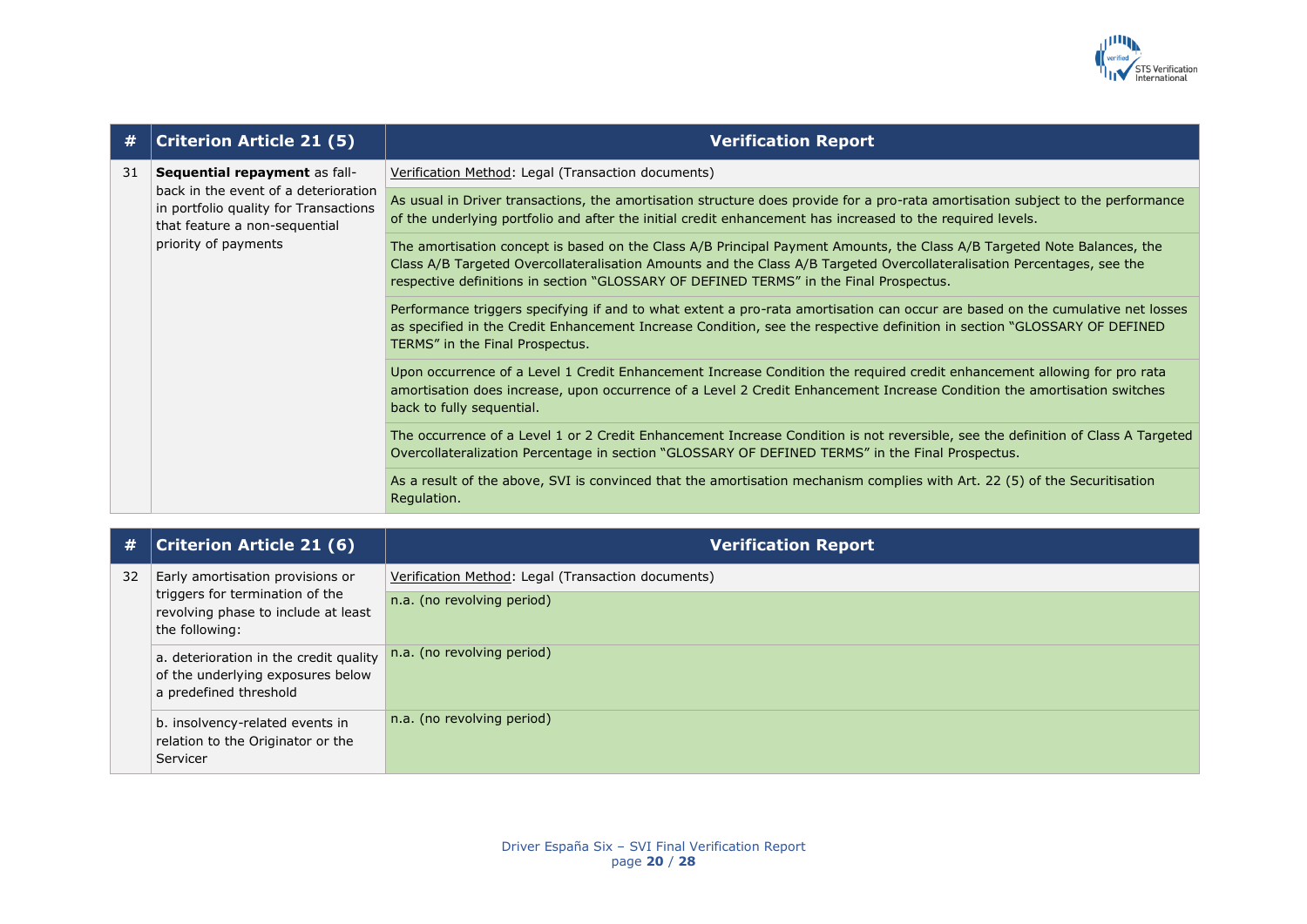

| c. decline in value of the<br>underlying exposures below a<br>predefined threshold                                  | n.a. (no revolving period) |
|---------------------------------------------------------------------------------------------------------------------|----------------------------|
| d. failure to generate sufficient new<br>underlying exposures for<br>replenishments under revolving<br>Transactions | n.a. (no revolving period) |

| #  | <b>Criterion Article 21 (7)</b>                                                                                                             | <b>Verification Report</b>                                                                                                                                                                                                                                                                                                                                                                                                                                                                                                                                                                                     |
|----|---------------------------------------------------------------------------------------------------------------------------------------------|----------------------------------------------------------------------------------------------------------------------------------------------------------------------------------------------------------------------------------------------------------------------------------------------------------------------------------------------------------------------------------------------------------------------------------------------------------------------------------------------------------------------------------------------------------------------------------------------------------------|
| 33 | <b>Clear rules</b> in the Transaction                                                                                                       | Verification Method: Legal (Transaction documents)                                                                                                                                                                                                                                                                                                                                                                                                                                                                                                                                                             |
|    | documentation regarding<br>obligations, tasks and<br>responsibilities of the Servicer,<br>trustees and other ancillary service<br>providers | The Servicing Agreement provides for a clear specification of the contractual obligations, duties and responsibilities of the<br>servicer, especially with regard to the servicing, monitoring, reporting and monthly advances to mitigate for commingling risk,<br>as well as the provisions for a potential replacement in case of a Service Provider Replacement Event, see summary of the<br>Servicing Agreement in section IV "ADDITIONAL BUILDING BLOCK TO THE SECURITISATION SECURITIES NOTE" subsection<br>3.7 (b)(i) "Appointment of the Service Provider and its functions" in the Final Prospectus. |
|    |                                                                                                                                             | Similar provisions for the obligations, duties and responsibilities are provided for the following parties, see the respective<br>descriptions in the Final Prospectus:                                                                                                                                                                                                                                                                                                                                                                                                                                        |
|    |                                                                                                                                             | • Issuer (see section II "REGISTRATION DOCUMENT FOR ASSET-BACKED SECURITIES", subsections 4. - 8. of the Final<br>Prospectus.)                                                                                                                                                                                                                                                                                                                                                                                                                                                                                 |
|    |                                                                                                                                             | Paying Agent (see section III "SECURITIES NOTE", subsection 5.2 "Paying and depository agents" of the Final Prospectus)                                                                                                                                                                                                                                                                                                                                                                                                                                                                                        |
|    |                                                                                                                                             | Account Bank (see section IV "ADDITIONAL BUILDING BLOCK TO THE SECURITISATION SECURITIES NOTE" subsection 3.4<br>(e) "Accounts of the Fund. Parameters for the investment of temporary liquidity surpluses and parties responsible of such<br>investment" in the Final Prospectus                                                                                                                                                                                                                                                                                                                              |
|    |                                                                                                                                             | Management Company (see section II "REGISTRATION DOCUMENT FOR ASSET-BACKED SECURITIES", subsection 6.<br>"ADMINISTRATIVE, MANAGEMENT AND SUPERVISORY BODIES OF THE FUND" as well as section IV "ADDITIONAL BUILDING<br>BLOCK TO THE SECURITISATION SECURITIES NOTE" subsection 3.7 "Administrator, calculation agent or equivalent" of the<br>Final Prospectus.                                                                                                                                                                                                                                                |
|    |                                                                                                                                             | Also, detailed provisions exist for the obligations, duties and responsibilities of the Swap counterparty (see section IV<br>"ADDITIONAL BUILDING BLOCK TO THE SECURITISATION SECURITIES NOTE" subsection 3.4 (h)(ii) "Swap Agreement" in the<br>Final Prospectus.                                                                                                                                                                                                                                                                                                                                             |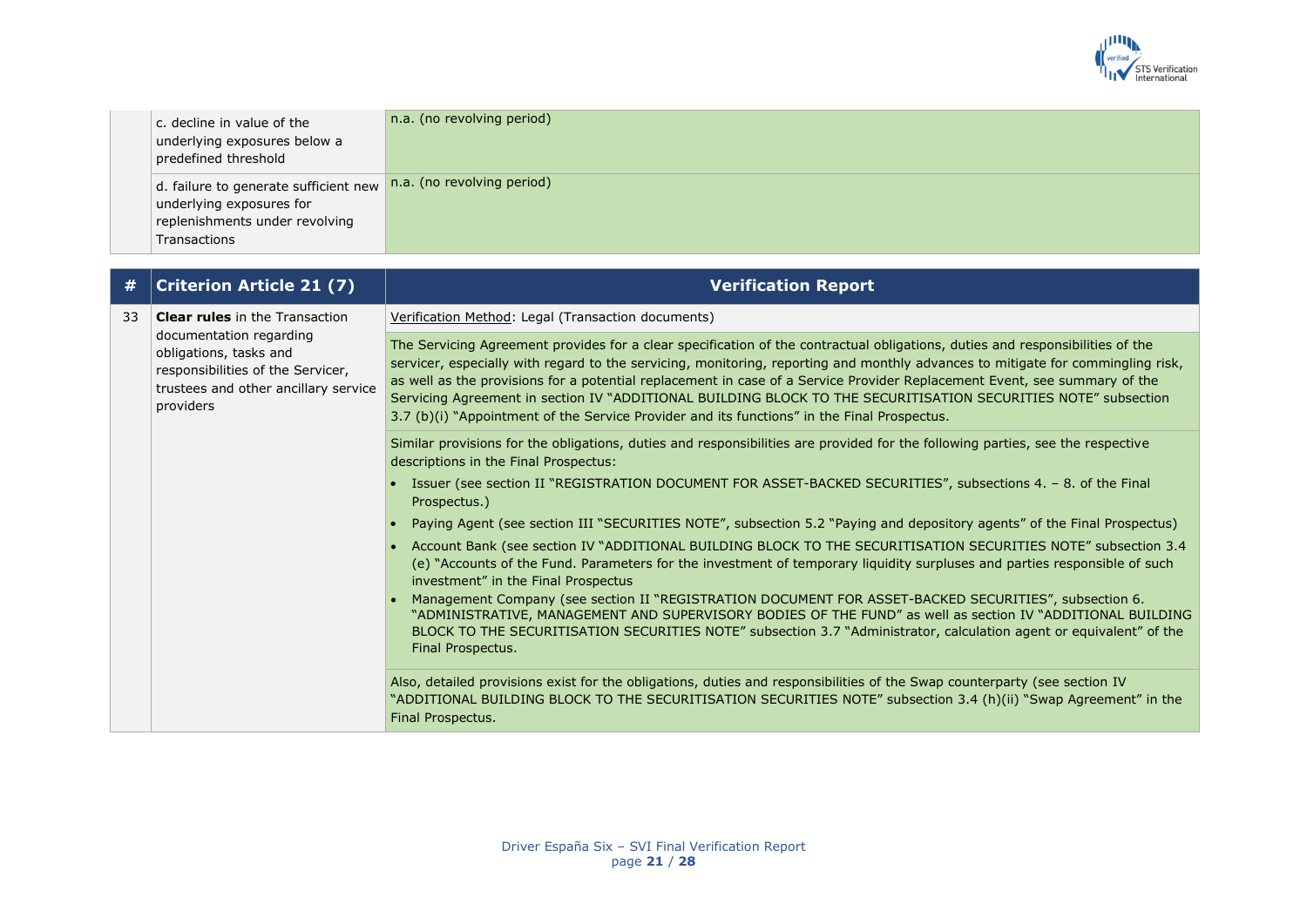

| #  | <b>Criterion Article 21 (8)</b>                                                                                                                 | <b>Verification Report</b>                                                                                                                                                                                                                                                                                                                                                                                               |
|----|-------------------------------------------------------------------------------------------------------------------------------------------------|--------------------------------------------------------------------------------------------------------------------------------------------------------------------------------------------------------------------------------------------------------------------------------------------------------------------------------------------------------------------------------------------------------------------------|
| 34 | <b>Experience of the Servicer</b><br>(management and senior staff) in<br>the servicing of exposures of a<br>similar nature to those securitised | Verification Method: Regulatory (suitable proof) / Legal (Transaction documents) / Due Diligence                                                                                                                                                                                                                                                                                                                         |
|    |                                                                                                                                                 | VWB is a financial institution (Kreditinstitut) according to § 1 German Banking Act. In connection with and since the<br>realignment of Volkswagen Financial Services AG, VWB is a wholly owned subsidiary of Volkswagen AG since 1 September 2017<br>and directly supervised and regulated by the ECB. In addition, the BaFin and the German Bundesbank as competent authorities<br>are monitoring the business of VWB. |
|    |                                                                                                                                                 | The Final Prospectus contains information on the experience of VWB as a seller and servicer. VWB has been successfully doing<br>securitisations of loan receivables since 2004 and the management has sufficient experience.                                                                                                                                                                                             |
|    |                                                                                                                                                 | The experience of the Managements Board and Senior Staff is published in the Final Prospectus under section IV "ADDITIONAL<br>BUILDING BLOCK TO THE SECURITISATION SECURITIES NOTE", subsection 2.2 (g) "Method of origination of the Loans and<br>principal lending criteria".                                                                                                                                          |
|    |                                                                                                                                                 | As a result, VWB as servicer is deemed to have the relevant expertise as an entity being active as servicer of loan receivables<br>for the last seven decades and as servicer of loan receivables securitisations for 15 years, and no contrary findings were<br>observed in the due diligence.                                                                                                                          |

|    | $\#$ Criterion Article 21 (8)                                                                       | <b>Verification Report</b>                                                                                                                                                                                                                  |
|----|-----------------------------------------------------------------------------------------------------|---------------------------------------------------------------------------------------------------------------------------------------------------------------------------------------------------------------------------------------------|
| 35 | Appropriate and well documented<br>risk management and service<br>policies, procedures and controls | Verification Method: Regulatory (suitable proof) / Due Diligence                                                                                                                                                                            |
|    |                                                                                                     | As a result of the regulatory status (see # 34 above), VWB has well established procedures with regard to risk management,<br>servicing and internal control systems in place, and no contrary findings were observed in the due diligence. |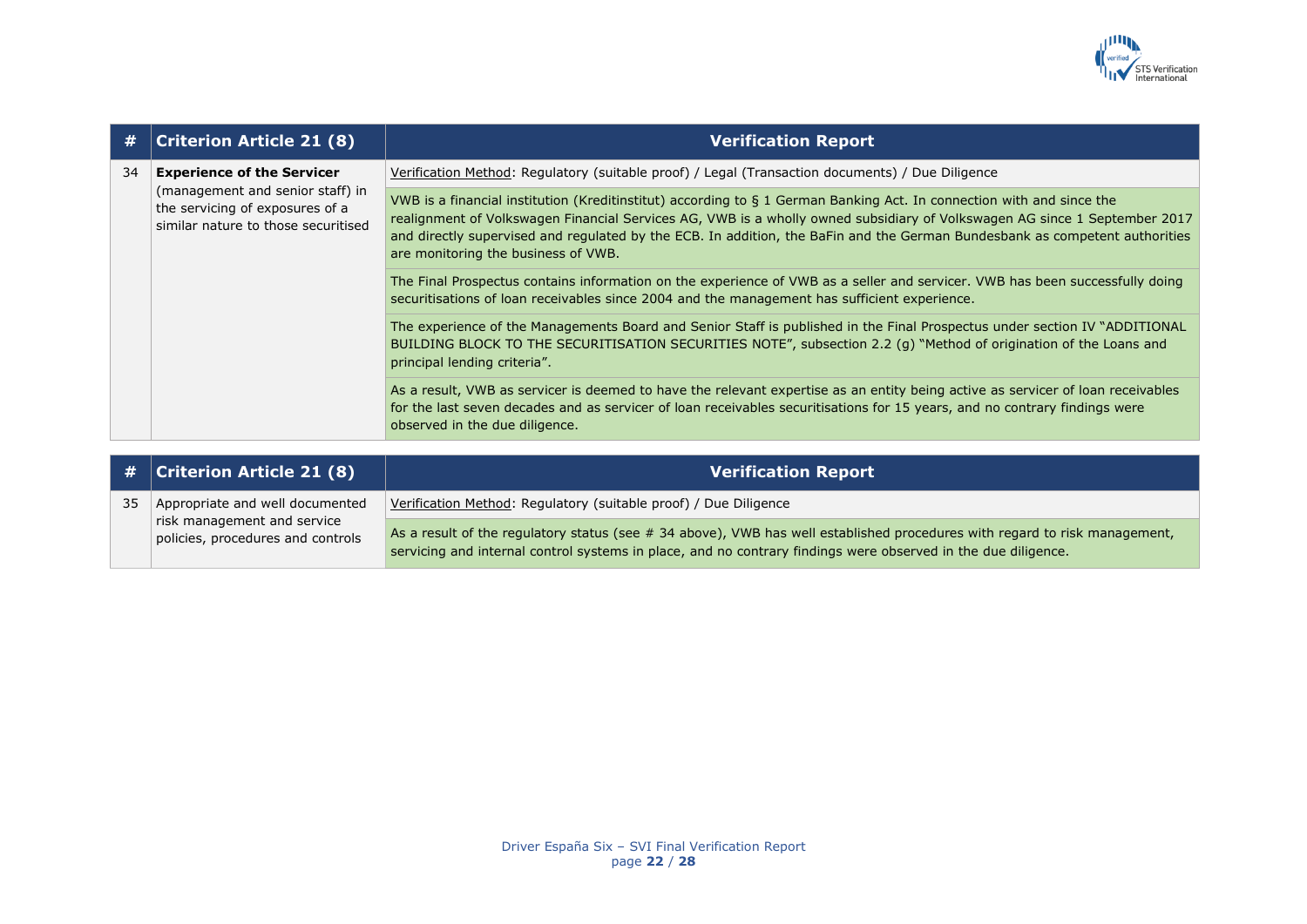

| #  | <b>Criterion Article 21 (9)</b>                                                                                                     | <b>Verification Report</b>                                                                                                                                                                                                                                                                                                                                                                                               |
|----|-------------------------------------------------------------------------------------------------------------------------------------|--------------------------------------------------------------------------------------------------------------------------------------------------------------------------------------------------------------------------------------------------------------------------------------------------------------------------------------------------------------------------------------------------------------------------|
| 36 | Clear and coherent definitions,<br>regulations and possible measures<br>with regard to the servicing of<br>non-performing exposures | Verification Method: Legal (Transaction documents) / Due Diligence                                                                                                                                                                                                                                                                                                                                                       |
|    |                                                                                                                                     | The description of the business procedures of Volkswagen Bank GmbH, Sucursal en España regarding the servicing of non-<br>performing exposures (as summarised in the section IV "ADDITIONAL BUILDING BLOCK TO THE SECURITISATION SECURITIES<br>NOTE", subsection 2.2 (g) "Method of origination of the Loans and principal lending criteria" of the Final Prospectus) contain a<br>description of procedures related to: |
|    |                                                                                                                                     | Supervision and monitoring of credit risk                                                                                                                                                                                                                                                                                                                                                                                |
|    |                                                                                                                                     | Delinguent loan recovery policy, divided into three sages: call management stage, prelitigation stage and court<br>proceedings stage.                                                                                                                                                                                                                                                                                    |
|    |                                                                                                                                     | The loss definition used in the transaction is based on "Write-off" and this definition is consistently used in the Final Prospectus,<br>especially with respect to the Cumulative Gross Loss Ratio, which in turn is used in the Level 1 and 2 Credit Enhancement<br>Increase Condition determining the amortisation mechanism in the order of priority of payments.                                                    |
|    |                                                                                                                                     | The draft investor report provides inter alia for the monthly reporting of the status of the Level 1 and 2 Credit Enhancement<br>Increase Conditions.                                                                                                                                                                                                                                                                    |
|    |                                                                                                                                     | The procedures presented and discussed in the Due Diligence correspond to the description in the Final Prospectus and no<br>contrary findings could be observed.                                                                                                                                                                                                                                                         |

|    | $\,$ # $\,$ Criterion Article 21 (10) $\,$                                               | <b>Verification Report</b>                                                                                                                                                                                         |
|----|------------------------------------------------------------------------------------------|--------------------------------------------------------------------------------------------------------------------------------------------------------------------------------------------------------------------|
| 37 | Clear rules in the event of<br>conflicts between the different<br>classes of noteholders | Verification Method: Regulatory / Legal (Transaction documents)                                                                                                                                                    |
|    |                                                                                          | The Final Prospectus contains clear rules in the event of conflicts between the different classes of noteholders, see section III.<br>"SECURITIES NOTE", subsection 4.11 "Representation of the security holders". |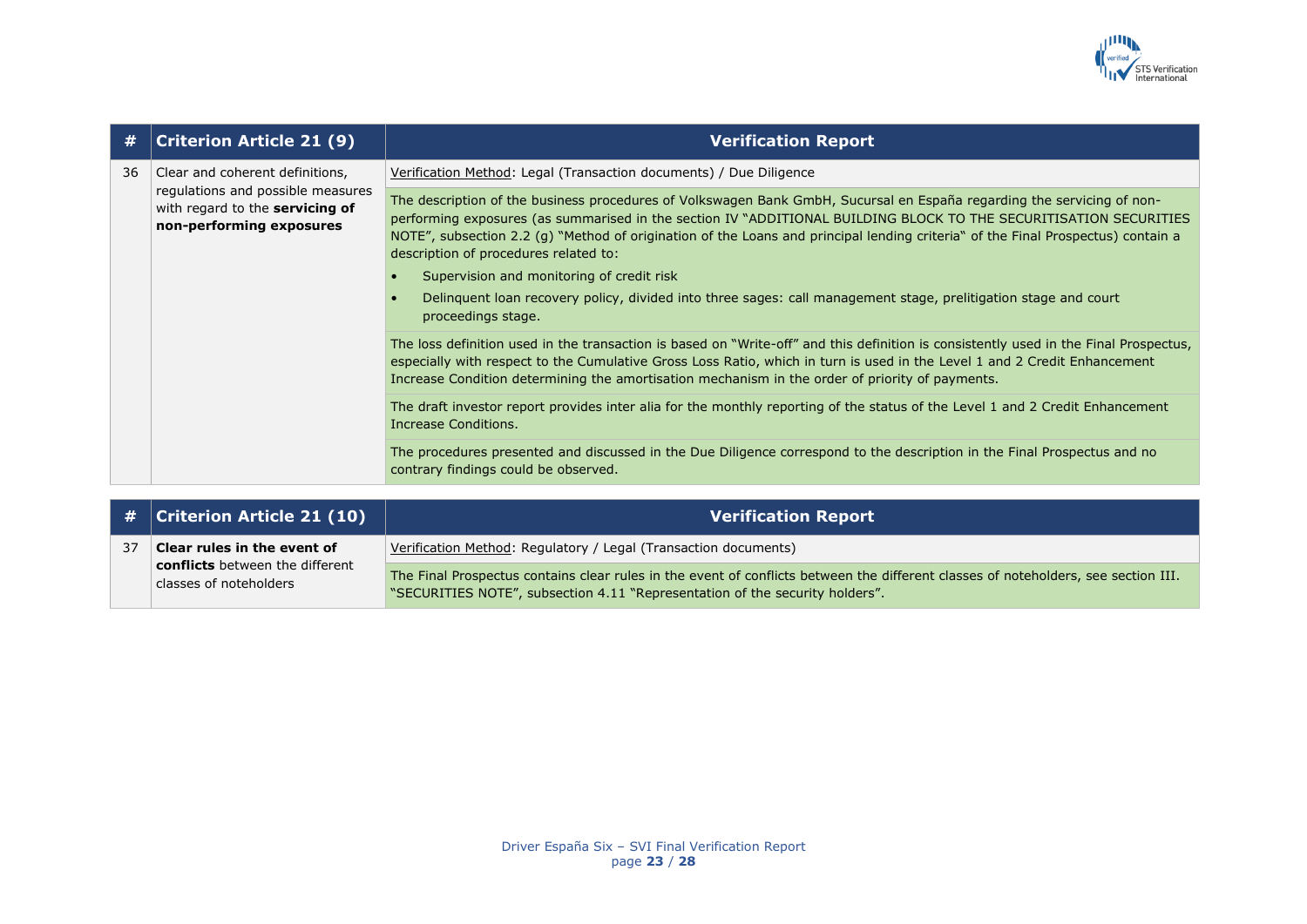

| #  | <b>Criterion Article 22 (1)</b>                                                                          | <b>Verification Report</b>                                                                                                                                                                                                                                                                                                                                                                                                                                                          |
|----|----------------------------------------------------------------------------------------------------------|-------------------------------------------------------------------------------------------------------------------------------------------------------------------------------------------------------------------------------------------------------------------------------------------------------------------------------------------------------------------------------------------------------------------------------------------------------------------------------------|
| 38 | Provision of <b>historical</b><br>performance data before pricing<br>$\bullet$<br>$\bullet$<br>$\bullet$ | Verification Method: Legal (Transaction document) / Due Diligence                                                                                                                                                                                                                                                                                                                                                                                                                   |
|    |                                                                                                          | The historical performance data relate to the portfolio of auto Loan Receivables granted by the Seller to retail (includes private<br>and small-commercial customers) borrowers, relating to used or new vehicles. The historical performance data provided by the<br>Originator (see section IV "ADDITIONAL BUILDING BLOCK TO THE SECURITISATION SECURITIES NOTE", subsection 2.2 (b)<br>(29.) "Historical performance data" of the Final Prospectus) include the following areas: |
|    |                                                                                                          | Gross Losses (Outstanding amount at the moment of termination before recoveries) in static format (covering the period<br>from 2005 until 2019), separate for the total portfolio, Classic Credit - New Cars, Classic Credit - Used Cars, Auto Credit -<br>New Cars, Auto Credit - Used Cars.                                                                                                                                                                                       |
|    |                                                                                                          | Net Losses (Outstanding amount at the moment of write-off after recoveries) in static format (covering the period from<br>2005 until 2019), separate for the total portfolio, Classic Credit - New Cars, Classic Credit - Used Cars, Auto Credit - New<br>Cars, Auto Credit - Used Cars.                                                                                                                                                                                            |
|    |                                                                                                          | <b>Delinquencies</b> measured as quarterly delinquency rate (covering the period from January 2008 until April 2019).<br><b>Prepayments</b> measured as quarterly prepayment rate (covering the period from August 2006 until May 2019).<br>Dynamic Losses based on quarterly Write-off's and the Loss Ratio (covering the period from March 2007 until March<br>$2019$ ).                                                                                                          |
|    |                                                                                                          | The data history, which is provided prior to pricing, covers a substantially longer period than the minimum of at least 5 years<br>required under Article 22 (1) of the Securitisation Regulation, see section IV "ADDITIONAL BUILDING BLOCK TO THE<br>SECURITISATION SECURITIES NOTE", subsection 2.2 (b) (29.) "Historical performance data" of the Final Prospectus.                                                                                                             |
|    |                                                                                                          | Given that the most relevant factors determining the expected performance of the underlying exposures in the securitised<br>portfolio, namely the factors described in #23, are the same to the overall portfolio for which the above mentioned historical<br>performance data have been procured, comparability between the securitised portfolio and the Originator's overall portfolio<br>("substantially similar exposures") is ensured.                                        |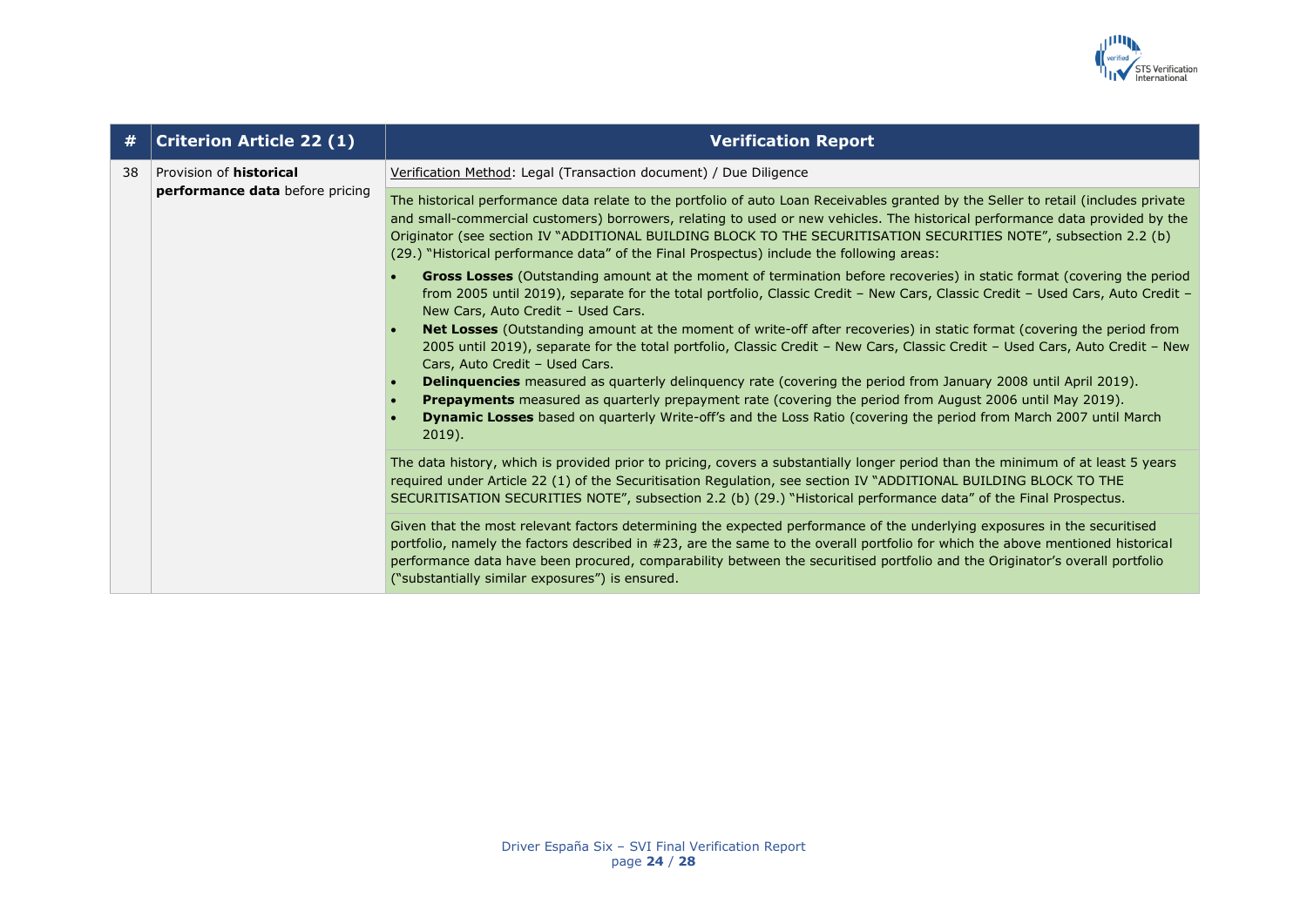

| #  | <b>Criterion Article 22 (2)</b>                                                                                                                                  | <b>Verification Report</b>                                                                                                                                                                                                                                                                                                                                                                                                                                                                                                                                                                                                                                                                                                                                                                                                                                                                                                                                                                                                                                                                                                                                                                                                                                                                                                                                                             |
|----|------------------------------------------------------------------------------------------------------------------------------------------------------------------|----------------------------------------------------------------------------------------------------------------------------------------------------------------------------------------------------------------------------------------------------------------------------------------------------------------------------------------------------------------------------------------------------------------------------------------------------------------------------------------------------------------------------------------------------------------------------------------------------------------------------------------------------------------------------------------------------------------------------------------------------------------------------------------------------------------------------------------------------------------------------------------------------------------------------------------------------------------------------------------------------------------------------------------------------------------------------------------------------------------------------------------------------------------------------------------------------------------------------------------------------------------------------------------------------------------------------------------------------------------------------------------|
| 39 | Performance of an <b>asset audit</b> on<br>the basis of a sample and defined<br>audit steps (Agreed upon<br>Procedures, AuP) by an external<br>independent party | Verification Method: Legal (AuP Report)                                                                                                                                                                                                                                                                                                                                                                                                                                                                                                                                                                                                                                                                                                                                                                                                                                                                                                                                                                                                                                                                                                                                                                                                                                                                                                                                                |
|    |                                                                                                                                                                  | The Originator has mandated a qualified and experienced audit firm to perform the asset audit followed by the audit firm. The<br>asset audit and the AuP include both of the following:<br>a) a verification of the compliance of the underlying exposures in the portfolio with the key eligibility criteria (the<br>"Eligibility Criteria Verification"); and<br>b) verification that the data disclosed to investors in the Final Prospectus in respect of the underlying exposures is<br>accurate (the "Final Prospectus Data Verification").<br>The sample drawn for the Eligibility Criteria Verification is representative of the securitised portfolio, based on the preliminary<br>pool cut dated 30 November 2019. This is ensured by a sufficiently large sample and random selection, applying a 95%<br>confidence level. The final report prepared by the audit firm with regards to the Eligibility Criteria Verification has been made<br>available to SVI on 9 January 2020. The final report confirms that the Eligibility Criteria Verification has occurred and that no<br>significant adverse findings have been found.                                                                                                                                                                                                                                            |
|    |                                                                                                                                                                  | The Final Prospectus Data Verification has been performed by the audit firm based on the final pool dated 31 January 2020.<br>This verification has been based on all underlying exposures (loan level data) and the scope comprises (i) verification that the<br>Weighted Average Life, IRR and the Duration of Notes Model have been correctly computed and have shown no deviations from<br>the Prospectus (see section III SECURITIES NOTE, subsection 4.10 "Indication of the yield, weighted average life and duration<br>of the Notes", table "Weighted Average Life of the Notes, Duration and IRR" of the Final Prospectus), and (ii) information in the<br>stratification tables (see section IV "ADDITIONAL BUILDING BLOCK TO THE SECURITISATION SECURITIES NOTE", subsection<br>2.2.2 "General characteristics of the Borrowers, as well as global statistical data referred to the securitised assets" of the Final<br>Prospectus) correspond to the final pool cut. The final report prepared by the audit firm with regards to the verification of the<br>Weighted Average Life, IRR and the Duration of Notes Model as well as the information in the stratification tables has been<br>made available to SVI on 19 February 2020. The final report confirms that the Final Prospectus Data Verification has occurred<br>and that no adverse findings have been found. |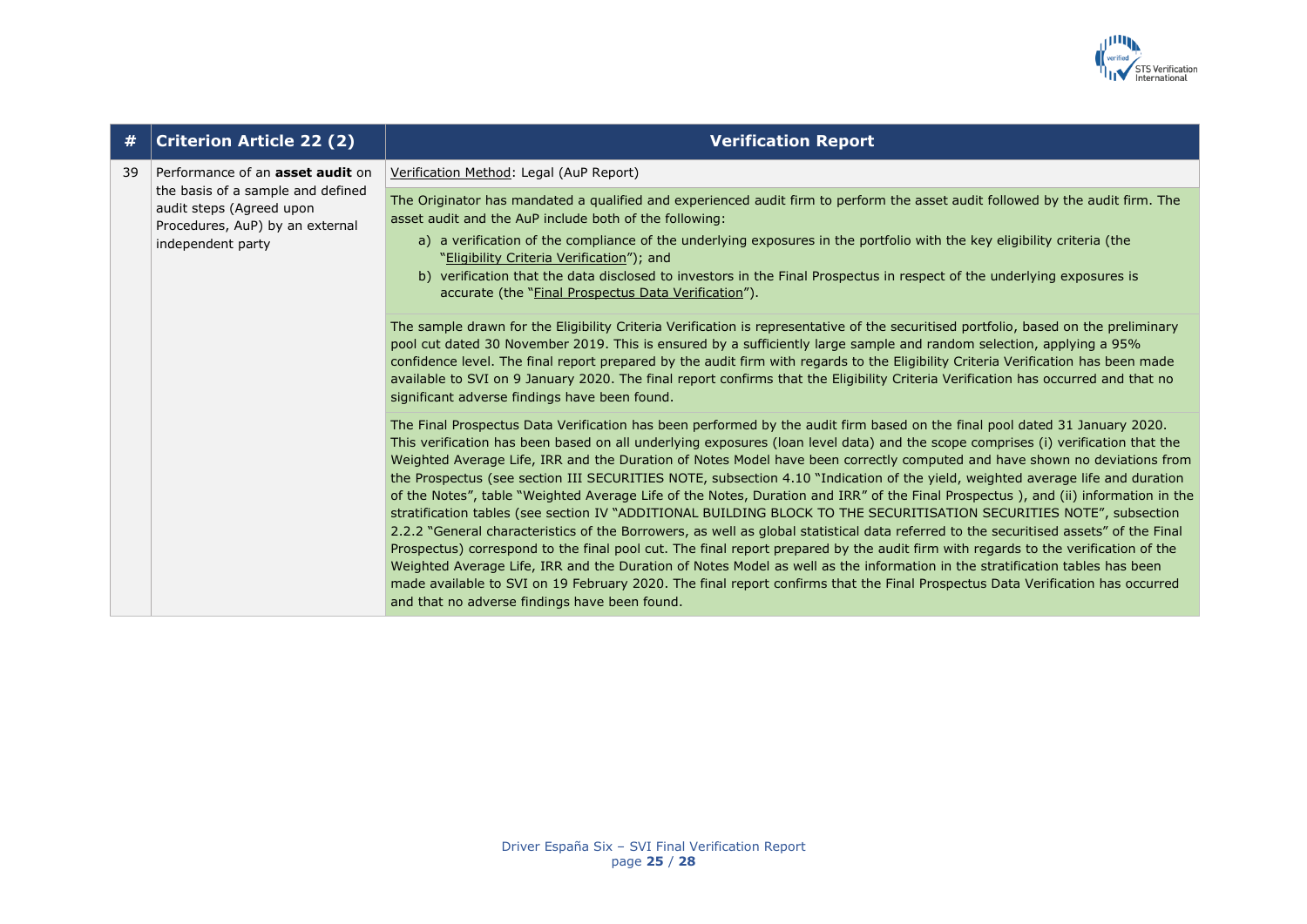

| #  | <b>Criterion Article 22 (3)</b>                                                                                                                                                                                                                                                   | <b>Verification Report</b>                                                                                                                                                                                                                                                                                                                                                                                                                                                                                                                                                                                                                                                                                                           |
|----|-----------------------------------------------------------------------------------------------------------------------------------------------------------------------------------------------------------------------------------------------------------------------------------|--------------------------------------------------------------------------------------------------------------------------------------------------------------------------------------------------------------------------------------------------------------------------------------------------------------------------------------------------------------------------------------------------------------------------------------------------------------------------------------------------------------------------------------------------------------------------------------------------------------------------------------------------------------------------------------------------------------------------------------|
| 40 | Provision of a precise liability<br>cash flow model to the investors<br>prior to pricing by the Originator;<br>"precise" refers to the possibility<br>for the investor to calculate the<br>amortisation rate and, based on<br>this, the pricing of the<br>securitisation position | Verification Method: Legal (Transaction documents) / Due Diligence (Cash flow model)                                                                                                                                                                                                                                                                                                                                                                                                                                                                                                                                                                                                                                                 |
|    |                                                                                                                                                                                                                                                                                   | A CF-Model has been prepared by Moody's Analytics on behalf of the Originator, and is provided as web-based tool that can be<br>accessed via www.sfportal.com (subscription model). SVI has been granted access to the website and the cash flow model for<br>the Driver España Six transaction prior to pricing in order to perform the steps necessary to verify the compliance under Article<br>22 (3) of the Securitisation Regulation. It should be noted that the statements below reflect the result of SVI's review of the<br>functionality of the cash flow model and can be considered as a check of plausibility, however no assurance can be given that<br>the CF-Model calculates correctly in each and every scenario. |
|    |                                                                                                                                                                                                                                                                                   | SVI has verified the model provided by Moody's Analytics, which accurately reflects the contractual relationships and cash flows<br>from and to the securitised portfolio, cash accounts, swap counterparties, Class A and Class B Noteholders, the Subordinated<br>Lender, the Originator/Servicer as well as other parties involved (summarised as senior expenses).                                                                                                                                                                                                                                                                                                                                                               |
|    |                                                                                                                                                                                                                                                                                   | A wide range of different scenarios can be modelled, including but not limited to prepayments, delinquencies, defaults (gross<br>losses), recoveries, interest rate assumptions, coupon on the notes and senior expenses. Both size as well as timing of<br>payments or defaults can be varied. In addition, digital scenarios such as the exercise of call options (yes/no) can be<br>considered. As a result, both base case scenarios for pricing as well as stress scenarios for credit analysis purposes can be<br>modelled.                                                                                                                                                                                                    |
|    |                                                                                                                                                                                                                                                                                   | The CF-Model is available since 10 January 2020 and hence has been provided before pricing. It has been updated before<br>closing to incorporate the final pool cut and will, during the life of the transaction, be updated on a monthly basis.                                                                                                                                                                                                                                                                                                                                                                                                                                                                                     |
|    |                                                                                                                                                                                                                                                                                   | The Originator undertakes to provide potential investors with the CF-Model upon request.                                                                                                                                                                                                                                                                                                                                                                                                                                                                                                                                                                                                                                             |

| #  | <b>Criterion Article 22 (4)</b>                                                                                                                                                              | <b>Verification Report</b>                                                                                                                                                                                                                                                            |
|----|----------------------------------------------------------------------------------------------------------------------------------------------------------------------------------------------|---------------------------------------------------------------------------------------------------------------------------------------------------------------------------------------------------------------------------------------------------------------------------------------|
| 41 | For residential mortgage loan, auto                                                                                                                                                          | Verification Method: Legal (Transaction documents, Due Diligence)                                                                                                                                                                                                                     |
|    | loan or leasing portfolios:<br>publication of information on the<br>environmental performance of the<br>assets financed by such underlying<br>exposures (energy performance<br>certificates) | The Originator has confirmed that information on the environmental performance of the assets financed by such underlying<br>exposures (in this case: auto loans) is not captured in its internal database or IT systems and hence not available for reporting<br>in this Transaction. |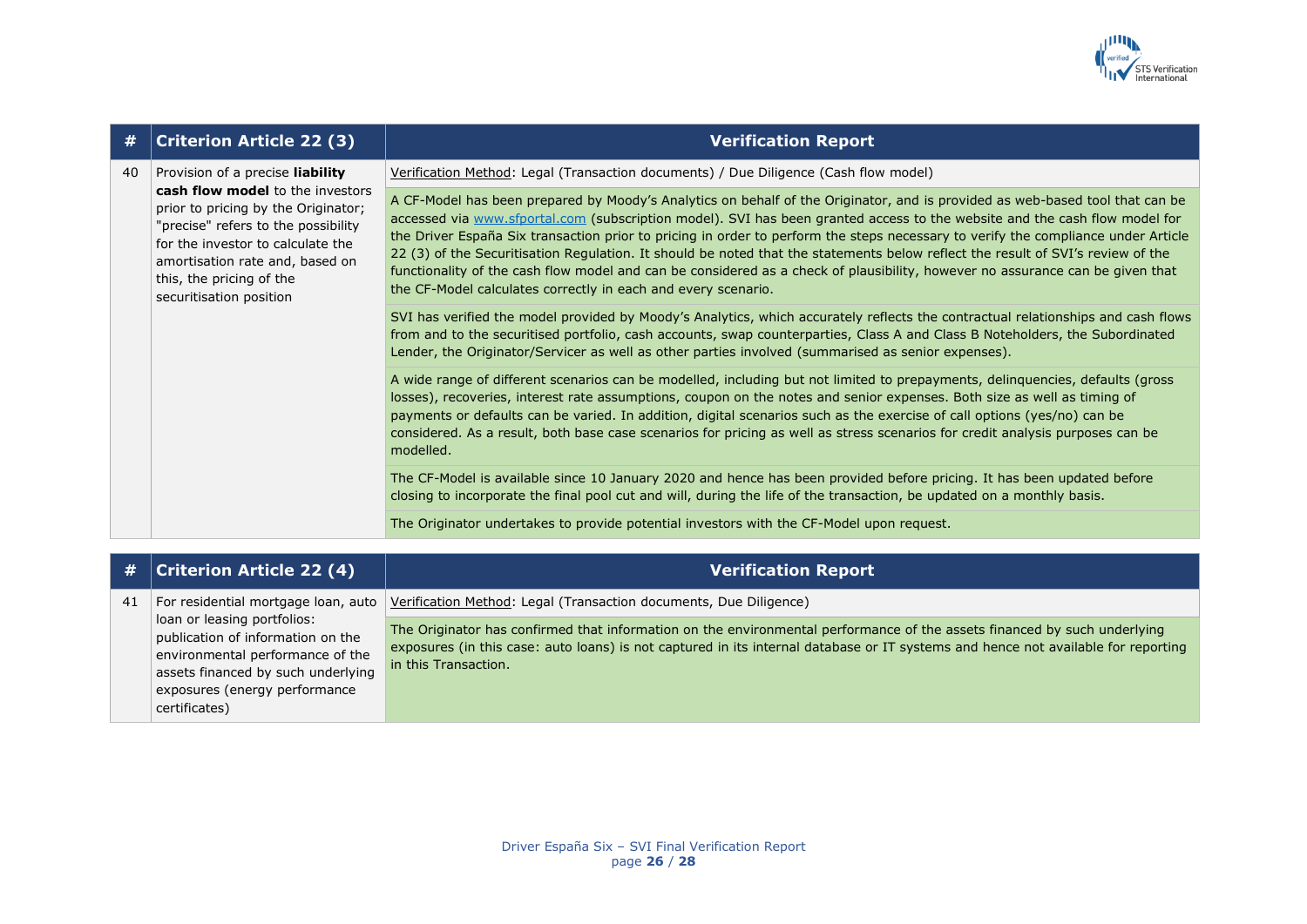

| #  | <b>Criterion Article 22 (5)</b>                                                                                                                                      | <b>Verification Report</b>                                                                                                                                                                                                |
|----|----------------------------------------------------------------------------------------------------------------------------------------------------------------------|---------------------------------------------------------------------------------------------------------------------------------------------------------------------------------------------------------------------------|
| 42 | Compliance with the provisions of<br>Art. 7 of the Securitisation<br>Regulation (regarding<br>Transparency) is the<br>responsibility of the Originator or<br>Sponsor | Verification Method: Legal (Transaction documents) / Due Diligence                                                                                                                                                        |
|    |                                                                                                                                                                      | The Originator confirms that it will fulfil the provisions of Art. 7 of the Securitisation Regulation as follows:                                                                                                         |
|    |                                                                                                                                                                      | - Art. 7 (1) (a): Loan level data will be made available for the first time on the payment date one month after closing (first<br>payment date scheduled for 23 March 2020) and then on a monthly basis.                  |
|    |                                                                                                                                                                      | - Art. 7 (1) (b): The Red Prospectus was made available prior to pricing (23 January 2020).                                                                                                                               |
|    |                                                                                                                                                                      | - Art. $7(1)(c)$ : Not applicable.                                                                                                                                                                                        |
|    |                                                                                                                                                                      | - Art. 7 (1) (d): In accordance with the RTS for notification, the notification was provided to investors in draft form prior to<br>pricing and the final form will be uploaded to the European DataWarehouse on closing. |
|    |                                                                                                                                                                      | - Art. 7 (1) (e): The Investor Report will be made available for the first time on 16 March 2020 and then on a monthly basis.                                                                                             |
|    |                                                                                                                                                                      | - Art. 7 (1) (f): Ad hoc announcements will be published as soon as they need to be published under the MAR.                                                                                                              |
|    |                                                                                                                                                                      | - Art. 7 (1) (g): If a "Significant Event" occurs, investors will be informed immediately.                                                                                                                                |
|    |                                                                                                                                                                      | Until the RTS on Art. 7 has entered into force, the information according to Art. 7 (1) (a) and Art. 7 (1) (e) according to Art. 43<br>(7) will be provided on the basis of the CRA3 templates.                           |